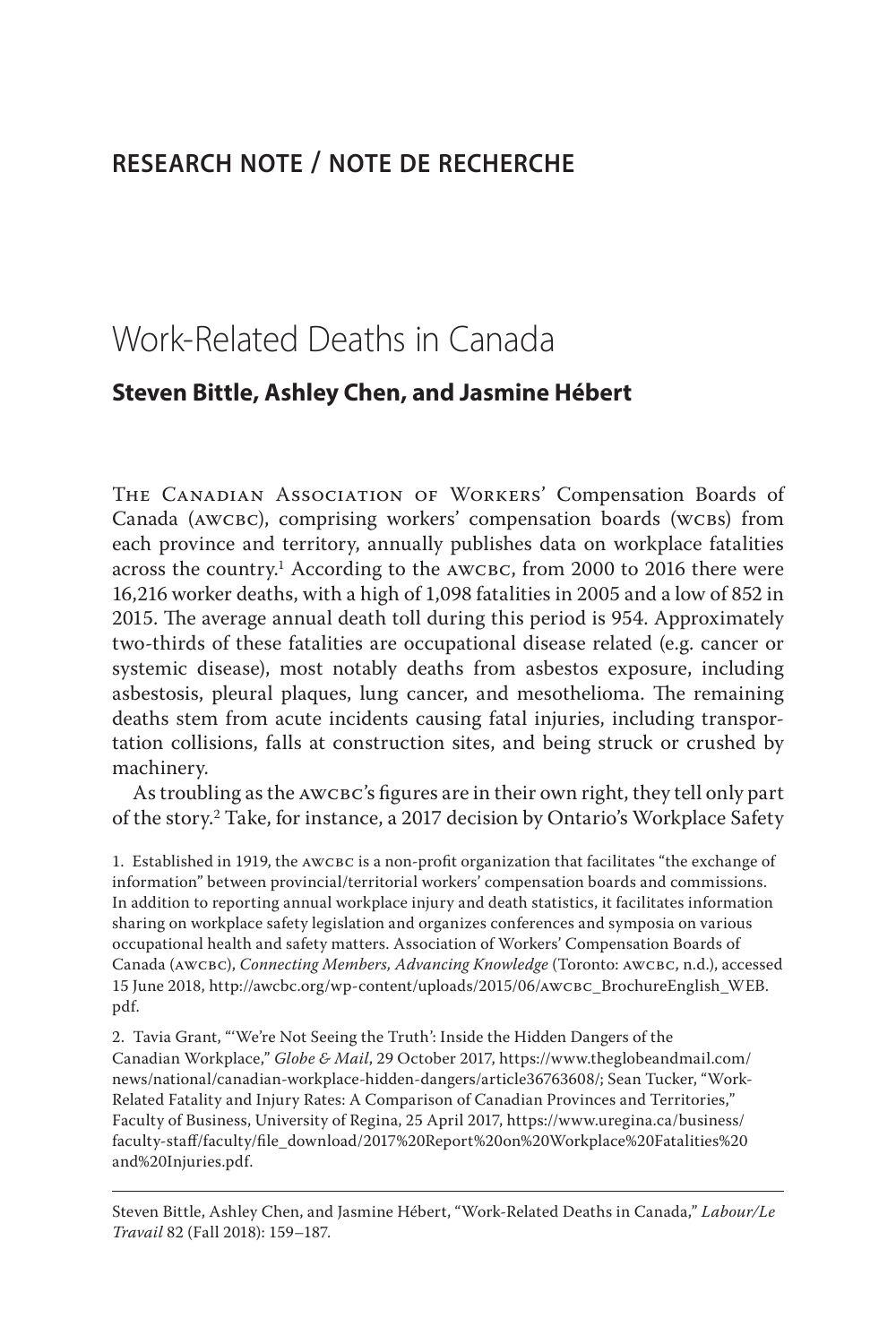Insurance Board to re-examine 250 rejected compensation claims by former employees of the General Electric (ge) plant in Peterborough, Ontario. This decision followed reports that between 1945 and 2000, workers at the plant were "exposed to more than 3,000 toxic chemicals, including at least forty known or suspected to cause cancer, at levels hundreds of times higher than what is now considered safe." Many workers contracted life-altering illnesses or died from diseases thought to result from these exposures.3 In addition to revealing the dangers of working with harmful substances, the ge case points to the limits of official data on work-related deaths: namely, that there are untold fatalities never officially recognized by authorities.

In Canada, for a fatality to be counted in the AWCBC's data it must be "founded," meaning it must result "from a work-related incident (including disease) that has been accepted for compensation" by a WCB or commission.<sup>4</sup> When it comes to occupational disease, for instance, compensation boards do not recognize every disease as compensable. There is a long history of workers struggling for the inclusion of particular diseases in compensation schemes, and even if a disease is compensable, it does not ensure the filing of a claim for every death from said disease, nor does it equate to an automatic acceptance upon a claim's submission. In some cases, it may be too difficult to prove the legally required connection between the disease and the victim's work. In other cases, a worker and/or their family or loved ones might not recognize the disease as work related and thus not submit a claim – a situation complicated by the long latency period of many diseases – or doctors might attribute someone's disease to lifestyle choices instead of the working conditions they faced decades earlier. The type of employment covered by compensation also varies by jurisdiction,<sup>5</sup> meaning the fatalities of some workers (e.g. self-employed or casual workers) are never officially recorded. In this sense, what gets counted matters. It shapes our understanding of the nature and extent of workplace safety issues in Canada, underestimating the actual number of people who lose their lives because of their employment.

This article critically interrogates the social construction of workplace fatality statistics in Canada by looking beyond official figures to generate, via various information sources, a more accurate estimate of the number of annual work-related deaths in this country. In so doing we do not intend to produce a definitive number of annual deaths at work – an impossibility given

3. Laurie Monsebraaten & Sara Mojtehedzadeh, "ws1B to Review More Than 250 General Electric Plant Claims in Peterborough," *Toronto Star*, 18 September 2017, https://www.thestar. com/news/gta/2017/09/18/wsib-to-review-more-than-250-general-electric-plant-claims-inpeterborough.html.

4. awcbc, "National Work Injury/Disease Statistic Program (nwisp) Definitions," accessed 20 January 2018, http://awcbc.org/?page\_id=4040.

5. Rachel Cox & Katherine Lippel, "Falling through the Legal Cracks: The Pitfalls of Using Workers' Compensation Data as Indicators of Work-Related Injuries and Illnesses," *Policy and Practice in Health and Safety* 6, 2 (2008): 63–84.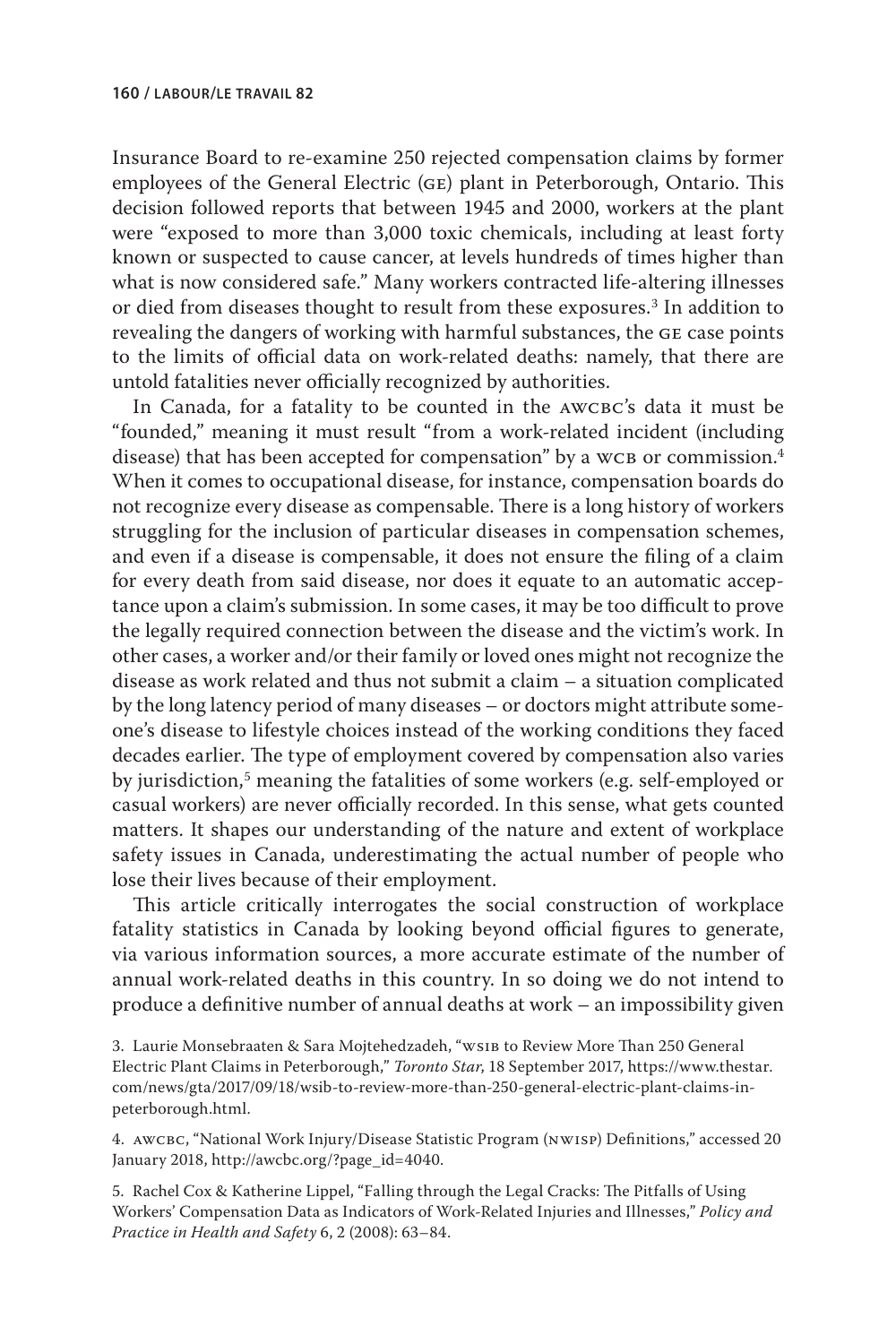the paucity of data sources. We also do not endeavour to scrutinize the reporting of workplace fatalities by wcBs per se, $6$  even though we acknowledge the existing reporting scheme as an element in the social construction of fatality statistics. Instead, our goal is to examine the ways in which we officially conceptualize workplace fatalities, therein raising academic, political, and public awareness of this issue and related concerns regarding workplace health and safety regulation. In this sense we question whether official data regarding workplace fatalities are "complete" when set against a broader understanding of what constitutes death at work.7

The remainder of this article contains three sections. The first section documents the social construction of workplace fatality statistics and reviews previous attempts to estimate the number of work-related deaths. The second section reconstructs work-related fatality statistics in Canada by engaging a series of alternative data sources. As such, we contribute to the literature that documents a considerably greater number of work-related deaths than is reported via official data sources. The concluding section argues that the systematic underestimation of deaths at work obscures the range of harms that workers routinely face, effectively downplaying the seriousness of the matter and the need for the state to intervene through law and policy.

# **The Social Construction of Fatality Statistics**

Research is an inherently social enterprise that is subject to assumptions about what constitutes "reality," or even if it is possible to determine reality.8 In this sense, official statistics are products of decisions made at particular times and within certain conjunctures about what is worthy of counting.<sup>9</sup> As George Emery suggests, what statistics "contain and omit reflects the concerns of their collectors and the particular arrangements for collection."10 This does not mean that official data have no "factual basis or theoretical importance" but that decisions made around the measurement of various phenomena do not occur in a vacuum.<sup>11</sup> Statistics are thus socially determined, making it important for us to unpack the conditions of their production.

6. Cox & Lippel, "Falling through the Legal Cracks"; Sylvie Guilbert, Carissa Tanzola & Lisa Bolton, "What Constitutes a Workplace Accident?" *Canadian Employment Law Today*, 4 May 2011, 3.

7. Steve Tombs, "Death and Work in Britain," *Sociological Review* 47, 2 (1999): 345–367.

8. George Emery, *Facts of Life: The Social Construction of Vital Statistics, Ontario 1869–1952* (Montréal and Kingston: McGill-Queen's University Press, 1993); Ted Palys, *Research Decisions: Quantitative and Qualitative Perspectives* (Toronto: Harcourt Brace Canada, 1997).

9. Emery, *Facts of Life*; John I. Kitsuse & AaronV. Cicourel, "A Note on the Official Use of Statistics," *Social Problems* 11, 2 (1963): 131–139.

10. Emery, *Facts of Life*, 3.

11. Kitsuse & Cicourel, "Official Use of Statistics," 139.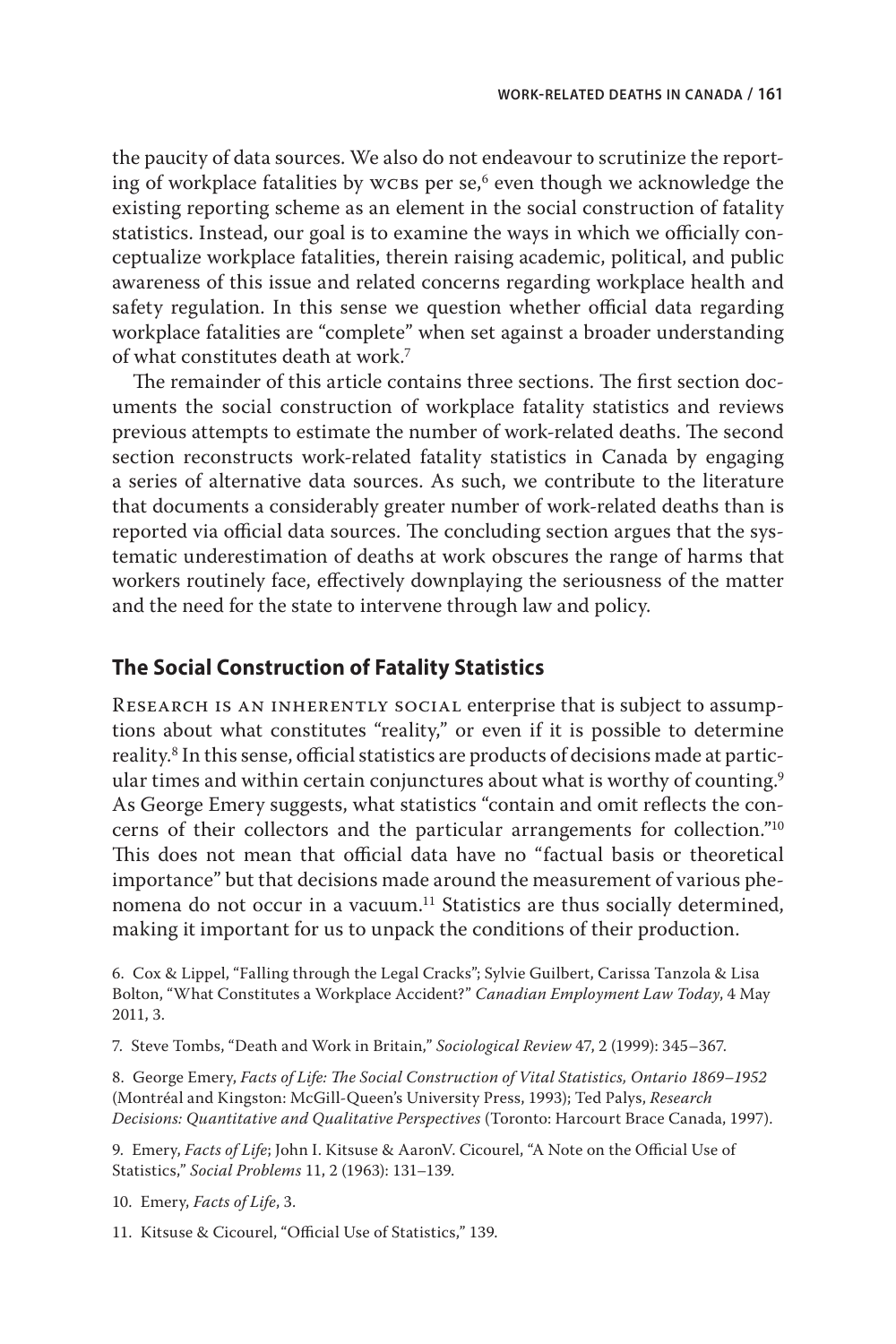As corporate crime researchers in the field of criminology, we routinely encounter the social construction of "facts" through the different priorities accorded official crime data versus information regarding crimes of the powerful. In Canada, as with most countries of the Global North, there is a robust system of official data on crime, victimization, and the administration of justice.12 These data, dutifully collected and disseminated by state agencies, are treated as "fact" and appropriated for the formulation of state policies concerning particular social "problems."13 With relative ease, researchers can access this information to understand various aspects of crime and its control, allowing them to partake in relevant law and policy discussions, even if adopting a critical stance on existing control measures.14 Homicide data, for instance, are considered relatively reliable "facts" given that police commonly investigate cases of suspicious death and exercise care when recording data on these offences.15 This does not mean that crime data are "perfect" – crime statistics tell us more about dominant beliefs in society and the priorities of the criminal justice system than they do about crime per se.16 For example, official crime statistics do not normally include corporate crimes, because these offences are rarely defined as "true" crimes and instead are routinely dealt with outside the criminal justice system. Workplace fatalities are a good example of serious harms that are often the result of a breach of the law (whether criminal or regulatory) and yet rarely appear in official crime statistics.17 Our point is that official crime data receive great attention to ensure they provide as complete a picture as possible en route to informing public and academic dialogue and government policy decisions. The same cannot be said of workplace fatality data, the reporting of which is a by-product of a system that only records founded cases. This situation is akin to crime statistics only ever including solved homicides, therein leaving the impression that attempted murders, unsolved murders, or suspicious deaths are not a concern.

12. Vince Sacco, "News That Counts: Newspaper Images of Crime and Victimization Statistics," *Criminologie* 33, 1 (2000): 203–223.

13. Catherine Girardeau, "Toward a System of Social Statistics," *Social Science Information* 11, 3/4 (1972): 189–202.

14. Joel Best, "Innumeracy in Social Problems Construction: Missing Children, Vanishing Workers, and Other Statistical Claims," *Argumentation* 8, 4 (1994): 367–376; Henry H. Brownstein, "The Social Construction of Crime Problems: Insiders and the Use of Official Statistics," *Journal of Crime and Justice* 18, 2 (1995): 17–30.

15. We recognize, however, that this is not always the case considering that police do not always investigate cases involving missing and murdered Indigenous women and women sex workers.

16. Piers Beirne & James W. Messerschmidt, *Criminology: A Sociological Approach*, 6th ed. (Oxford: Oxford University Press, 2014).

17. Steve Tombs & David Whyte, *Safety Crimes* (Cullompton, England: Willan, 2007).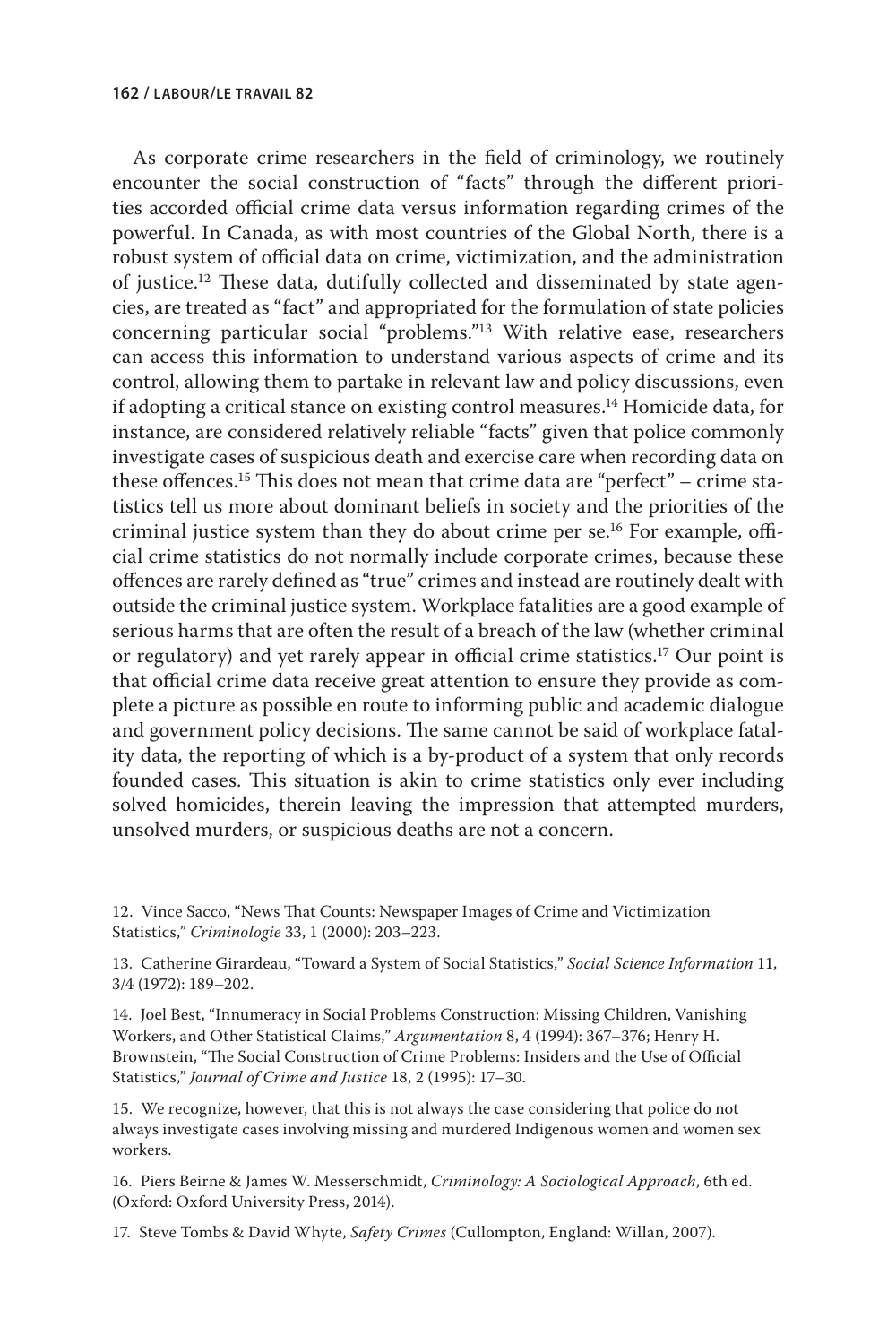The differential priorities of official crime data compared with information about work-related deaths raise important questions as to why the state does not collect more accurate data on workplace fatalities. Three factors regarding the historical relationship between capitalism, corporations, and the state are instructive in this regard. First, the history of health and safety regulation is one in which workers have often faced blame for their own victimization. Underpinning this scenario is the historic belief that corporations were private property, and therefore what went on within a company was its owner's private business. What is more, workers were thought to be "free" to enter into working arrangements and thus by logic could leave any workplace they believed to be overly dangerous.18 Employers and employees were also assumed to share common interests when it came to workplace safety matters, despite the reality that workers' demands for safe(r) workplaces are always seen as "inherently subversive" and ultimately interfering with the "logic of capital."<sup>19</sup> Pressures to collect more accurate fatality statistics are therefore less than ideal when unsafe workplaces are blamed on clumsy, lazy workers and not dangerous modes of production, the pressures of profitability within corporations, or the (in)decisions of senior executives and/or boards of directors.

Second, and relatedly, when thinking about the production of workplace safety data we would do well to recall that we are examining a capitalist state, with a vested interest in (re)securing the capitalist social formation.<sup>20</sup> Since investment in health and safety cuts into profits, it is a matter that often escapes serious government scrutiny, and any state response to concerns about workplace safety typically avoids unnecessarily impeding upon the interests of private enterprise.21 Within this context we commonly see "soft law" regulatory approaches endorsed by the state that help sustain, not hinder, so-called free market environments.<sup>22</sup> As David Whyte notes, drawing from Gramsci, "states must always intervene in formally 'private' institutions to guarantee their smooth functioning, in ways that seek to stabilize the social order."23 It

18. Laureen Snider, *Bad Business: Corporate Crime in Canada* (Toronto: Nelson Canada, 1993); Eric Tucker, "And Defeat Goes On: An Assessment of Third-Wave Health and Safety Regulation," in Frank Pearce & Laureen Snider, eds., *Corporate Crime: Contemporary Debates* (Toronto: University of Toronto Press, 1995), 245–267.

19. Vincent Navarro, "The Limitations of Legitimation and Fordism and the Possibility for Socialist Reforms," *Rethinking Marxism* 4, 2 (1991): 27–60.

20. Raymond Michalowski, William Chambliss & Ronald Kramer, eds., *State Crime in the Global Age* (Portland: Willan, 2010); Bob Jessop, *State Power* (Cambridge, Massachusetts: Polity Press); Leo Panitch, ed., *The Canadian State: Political Economy and Political Power* (Toronto: University of Toronto Press, 1977).

21. Steve Tombs, *Social Protection after the Crisis* (Bristol: Policy Press, 2017).

22. Sol Picciotto, "International Transformations of the Capitalist State," *Antipode* 43 (2010): 87–107.

23. David Whyte, "Regimes of Permission and State-Corporate Crime," *State-Corporate Crime*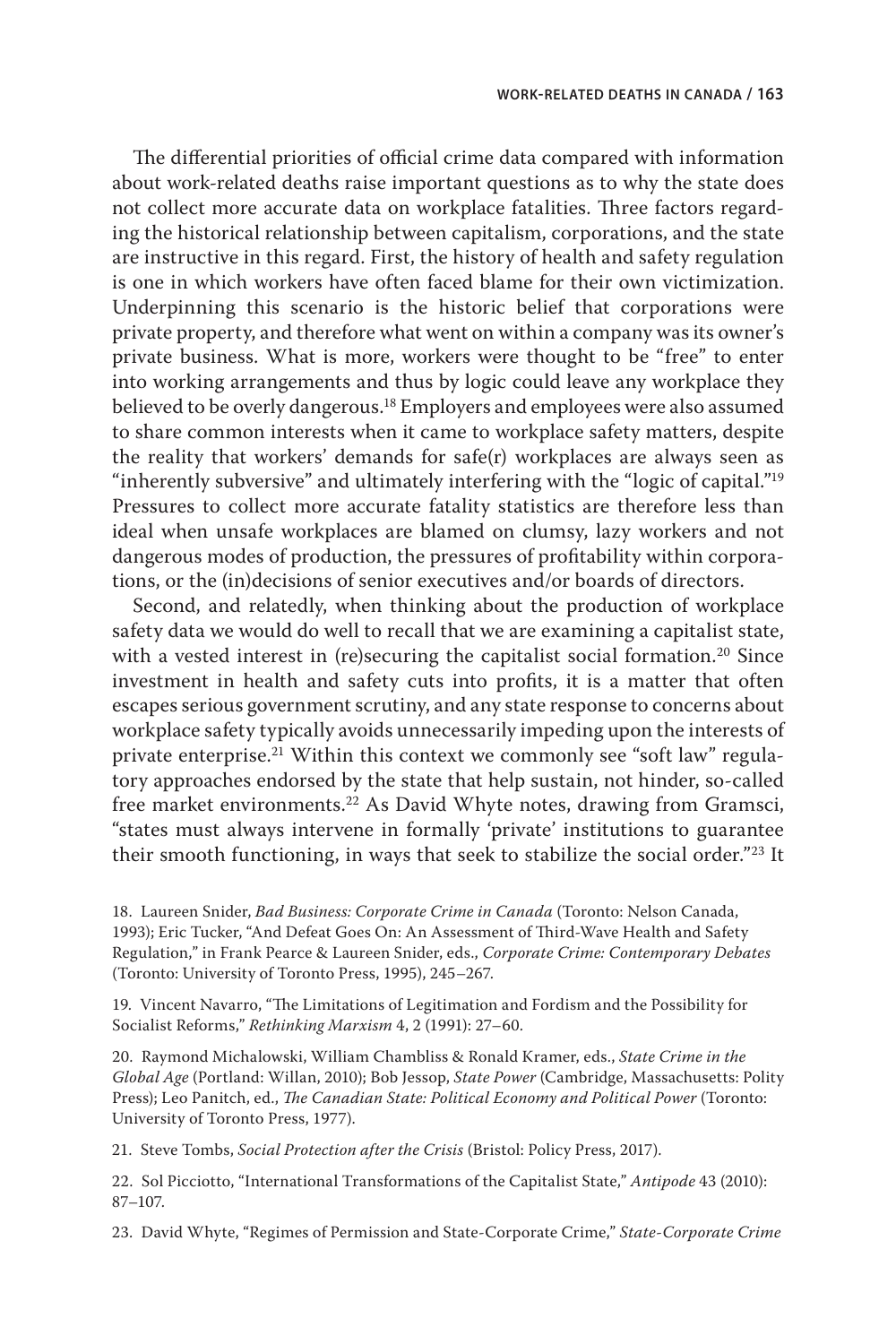follows, then, that the state does not do more to collect accurate data on workrelated deaths for the same reason that it does not do more to enforce laws intended to prevent these very harms from happening in the first place. Put simply, producing data that accurately demonstrate the dangers of work would be bad for capitalism.

Third, there is the hegemonic belief that freedom and prosperity require sacrifice. The spirit of modern (neoliberal) capitalism is often hailed as "involving rational conduct in the form of disciplined work, careful calculation, and a willingness to sacrifice short-term gains for long-term gains."24 Corporate production of harm and law-breaking are routine outcomes of the way that business is conducted and are rarely intended to cause death, injury, or illness. Rather, risks to workers are taken with the knowledge that harm is likely to occur. These sacrifices are often explained away as unfortunate but inevitable aspects of work – things that "just happen" – because business organizations are believed to be fundamentally responsible social actors engaging in socially productive activities. From this perspective, the state may not collect more accurate data on work-related deaths because it is "common sense" that "accidents" happen. If what is good for the company is good for society, and what is good for the company is ignoring health and safety (in the sense that improved safety measures cut into profits), then the sacrificial deaths of workers as a result of unsafe work can also be seen as natural or necessary – at the very least, they are relatively easy to ignore.

For our purposes, the social construction of data is significant given that the awcbc's annual fatality numbers are generated via a system that was never intended to track workplace deaths, but instead to report the number of compensable workplace fatalities. In particular, these numbers can be traced back to the work of Justice William Meredith, appointed by the Ontario Conservative government in the early 1900s to lead a royal commission on workers' compensation in Canada.<sup>25</sup> The Meredith Report, as it was known, outlined principles for a workers' compensation system in which employees waived their right to sue their employers in exchange for no-fault compensation benefits. Benefit claims were to be awarded regardless of how the incident occurred, and no investigation into the incident was to occur for the purpose of assigning responsibility or liability.26 Provincial laws following the Meredith

26. Terence G. Ison, "Reflections on the State of Workers' Compensation and Occupational Health & Safety in the United States and Canada," *Compensation & Benefits Review* 47,1 (2015): 27–38; Robert Storey, "Social Assistance or a Worker's Right: Workmen's Compensation and

<sup>3, 2 (2014): 237–246.</sup>

<sup>24.</sup> Dennis Keenan, *The Question of Sacrifice* (Bloomington: Indiana University Press, 2005).

<sup>25.</sup> Sir William Meredith, *Final Report on Laws relating to the Liability of Employers to Make Compensation to Their Employees for Injuries Received in the Course of Their Employment Which Are in Force in Other Countries, and as to How Far Such Laws Are Found to Work Satisfactorily* (Toronto: Osgoode Hall, 1913).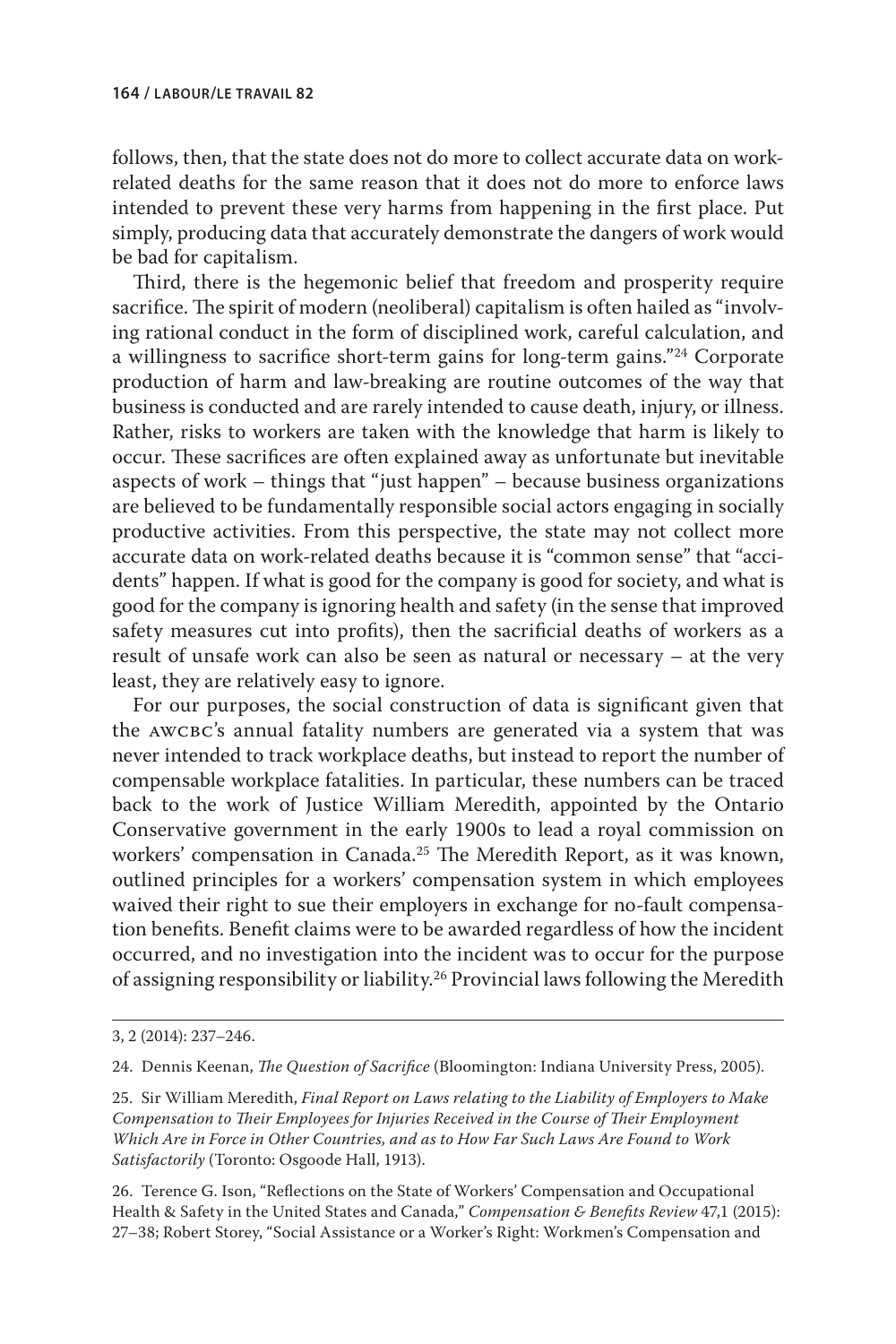Report's principles were passed in the early decades of the 20th century, and provincial/territorial wcbs formed soon thereafter to process and make decisions on workers' claims.27 It is within this system of workers' compensation that we now witness the production of workplace injury and death statistics.<sup>28</sup> As a result, there is a significant "dark figure" when it comes to data on the *actual* number of deaths caused by, or related to, work in Canada.

#### *Previous Research on Workplace Fatality Statistics*

In the United Kingdom, Steve Tombs has critically examined the official statistics of the Health and Safety Executive (hse) on occupational fatalities. Focusing on the hse's Reporting of Injuries, Diseases and Dangerous Occurrences Regulations (RIDDOR), Tombs argues that "indeterminate numbers" of fatalities are excluded from official data.<sup>29</sup> For instance, RIDDOR does not include deaths that occur in the course of sea fishing or that arise out of transport and communications, both of which are subject to separate legislation and enforced by organizations other than the hse. 30 Tombs also considers inconsistencies in the recording of deaths as "natural" as opposed to "violent or unnatural," which initiates additional inquests and can impact which deaths are investigated and recorded as work related.<sup>31</sup> Additionally, he expresses concern with the underreporting of workplace fatalities involving the self-employed and workers in the "illegal" economy. Given these and other considerations, he argues that there were at least five times more fatal occupational injuries in the UK in 1996–97 alone than the hse's headline figure of 320 deaths. Such information demonstrates that fatal injury data are structurally incomplete.

Hilda Palmer also challenges the hse's headline figures on deaths at work, noting the exclusion of certain fatality data such as deaths at work reported to other agencies in the UK (e.g. those reported to the Maritime and Coastguard Agency); deaths caused by occupational illness; and workplace incidents resulting in the death of members of the public. Contrary to the hse's claim of 229 worker deaths between 2007 and 2008, Palmer argues that there were 1,500 to

28. The AWCBC started collecting injury and fatality data in 1996. Prior to this (from 1982 to 1986), Statistics Canada collected national statistical information about workplace injury claims through its National Work Injury/Disease Statistics Program (nwisp). Counting the number of work-related fatalities through accepted worker's compensation claims is the only "official" method of estimating the number of work-related deaths in Canada.

29. Tombs, "Death and Work," 346.

30. Tombs, "Death and Work," 350.

31. Tombs, "Death and Work," 360.

the Struggle of Injured Workers in Ontario, 1970–1985," *Studies in Political Economy* 78 (2006): 67–91.

<sup>27.</sup> AWCBC, "About Workers' Compensation," accessed 16 July 2018, http://awcbc. org/?page\_id=57.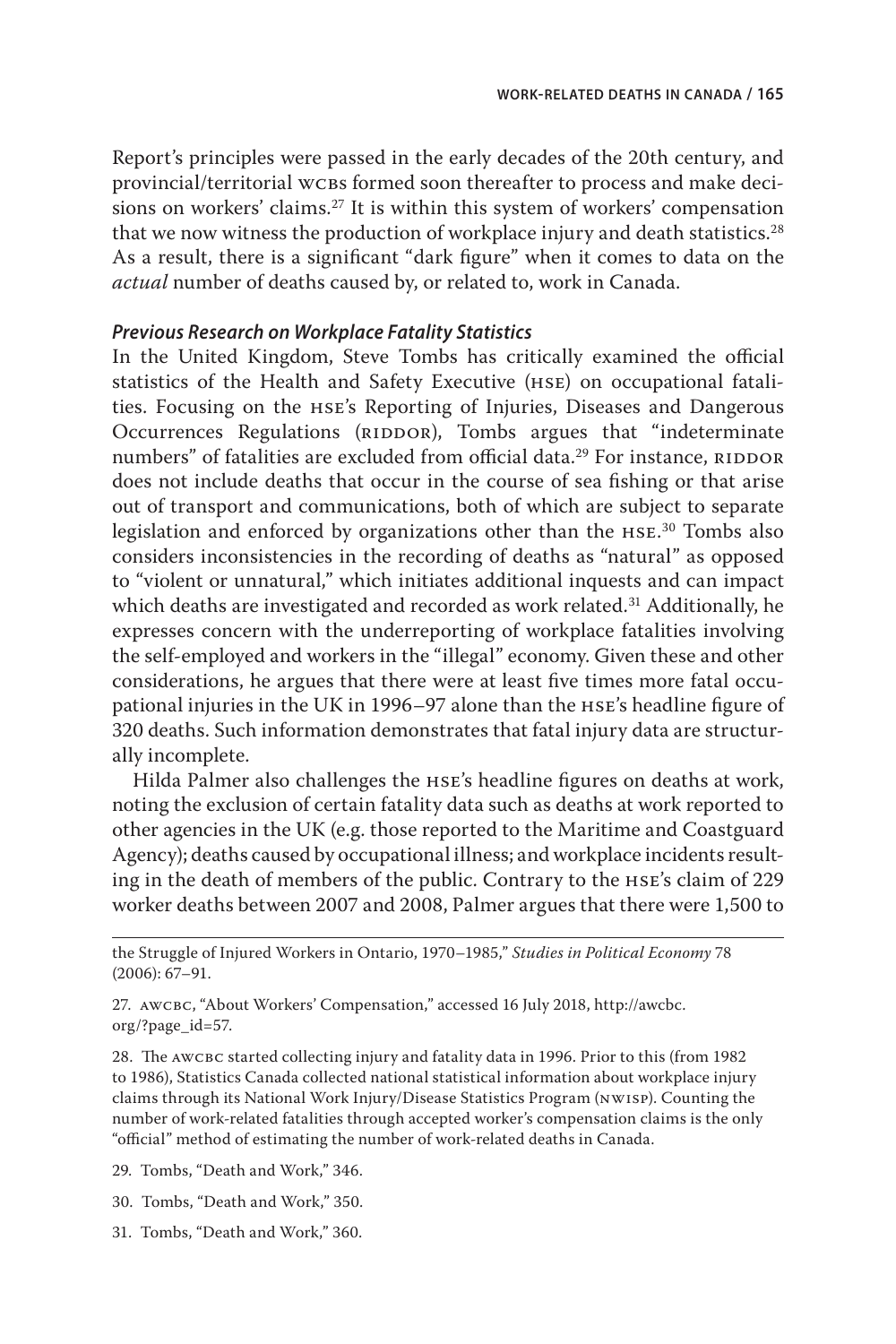1,600 fatalities if we include deaths relating to "road-traffic accidents involving at-work vehicles," work-related suicides, and "non-workers killed by work activities." In addition, while the hse estimates that just over 10,000 workers die each year from a work-related disease, Palmer counters with claims of approximately "18,000 work-related cancer deaths a year," 6,000 deaths from chronic obstructive pulmonary disease (COPD), and up to 20,000 deaths from heart disease caused by work. She concludes that it is essential to improve data on work-related deaths in order to "target resources and harness political will to tackle all the causes of injury and ill health."32

Rory O'Neill, Simon Pickvance, and Andrew Watterson also address the inadequacy of hse fatality statistics through their analysis of occupational cancer deaths.33 The authors argue that the hse bases its claim of 6,000 occupational deaths per year on "discredited" and outdated methodology. Of particular concern for O'Neill and his colleagues is the hse's exclusion of work-related breast cancers, nasopharyngeal cancers, and some lung cancers related to wood dust exposure. $34$  Taking these and other omissions into account, the authors claim, would produce estimates of "at least 20,000 and possibly in excess of 40,000 new cases of work-related cancer every year."35 They further state that exposure levels will continue to rise as people work longer hours, therein potentially facing prolonged exposure to cancer-causing chemicals, and as we realize the effects of women's exposure to carcinogens related to their increased role in the workforce over the last 40 years.<sup>36</sup>

In the United States, Steenland et al. draw data from 1997 national mortality statistics and published epidemiologic studies to calculate attributable fractions (AFs), or estimates of "the percentages of deaths attributable to occupation among causes … known to have an occupational component."37 The authors estimate the total number of occupational illness deaths as 49,000 per year, with an estimated range of 26,000 to 72,000.<sup>38</sup> They also claim this is a conservative estimate given that they restricted their research to select

32. Hilda Palmer, "Work Related Deaths – What Is the True Picture?," *Safety and Health Practitioner (shp) Online*, 10 December 2008, https://www.shponline.co.uk/the-whole-story.

33. Rory O'Neill, Simon Pickvance & Andrew Watterson, "Burying the Evidence: How Great Britain Is Prolonging the Occupational Cancer Epidemic," *International Journal of Occupational and Environmental Health* 13, 4 (2007): 428–436.

34. O'Neill, Pickvance & Watterson, "Burying the Evidence," 431.

35. O'Neill, Pickvance & Watterson, "Burying the Evidence," 428.

36. O'Neill, Pickvance & Watterson, "Burying the Evidence," 434.

37. Kyle Steenland, Carol Burnett, Nina Lalich, Elizabeth Ward & Joseph Hurrell, "Dying for Work: The Magnitude of US Mortality from Selected Causes of Death associated with Occupation," *American Journal of Industrial Medicine* 43, 5 (2003): 462.

38. Steenland et al., "Dying for Work," 461.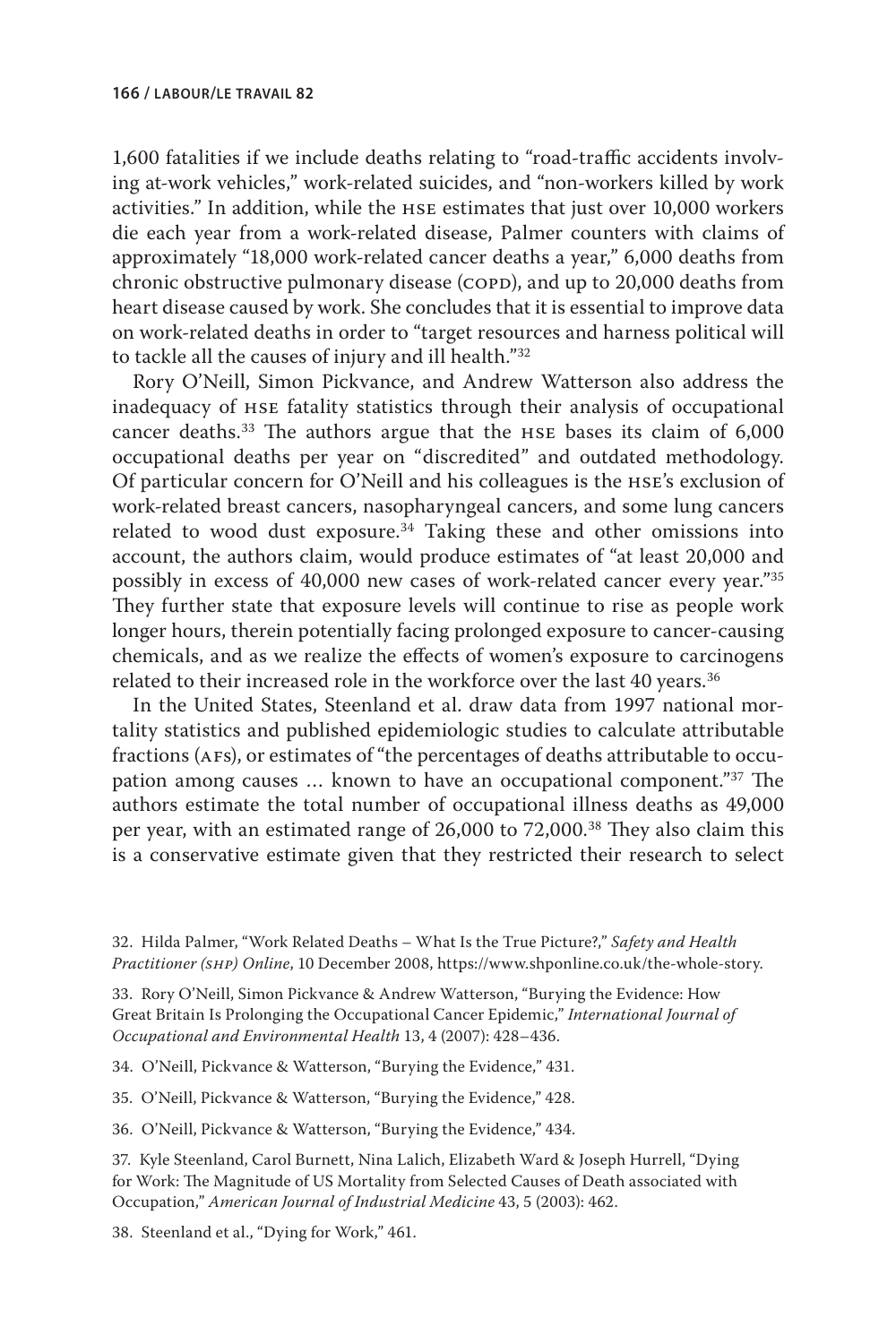diseases that are well established as being caused by work environments, therein excluding many contested or unfounded cases.<sup>39</sup>

Limited research in Canada attempts to address the problems with official fatality statistics. Michel Rossignol, for instance, examines the number of workplace fatalities in Québec by comparing the province's fatal injury data with coroners' death certificates. Looking across these databases, he uncovers 352 "observable" deaths in 1987–88, 57 of which were ineligible for compensation.40 Reasons for denying compensation related to the victim's "non-participation in the compensation system," including 47 self-employed workers.<sup>41</sup> Using a capture-recapture statistical method,<sup>42</sup> Rossignol estimates that 33 work-related fatalities were not captured by either data source.

More recently, researchers in British Columbia looked at work-related deaths in vital statistics, coroner data, and hospital discharge records and then compared these to fatality data reported in the province's workers' compensation system. The goal was to determine the number of fatalities and injuries not "captured by workers' compensation."43 The authors entered into agreements with relevant government agencies and departments to develop unique identifiers within each database. Doing so allowed them to compare fatality victims in each data set and determine which ones were not reported to the workers' compensation board. Between 1991 and 2009 the researchers found a total of 1,677 work-related fatalities across the different data sources, of which 1,264 were "captured as an accepted workers' compensation claim."<sup>44</sup> Coroners' statistics were the "most valid" in that this information contained the greatest level of specificity for the purpose of comparison with statistics from WorkSafeBC (the province's health and safety authority). Limiting themselves to this comparison, the authors found 880 work-related fatalities

39. Steenland et al. argue that all pneumoconiosis deaths – about 1,000 per year, including asbestosis, pneumoconiosis, and silicosis – are occupation related. What is more, work-related illness accounts for 15 per cent of deaths due to asthma; 14 per cent of COPD deaths; 6.3 to 18 per cent of all deaths due to coronary heart disease (CHD); 3 per cent of deaths from hepatitis C; and 5 per cent of deaths from tuberculosis. Steenland et al., "Dying for Work," 463, 471.

40. Michel Rossignol, "Completeness of Provincial Workers' Compensation Files to Identify Fatal Occupational Injuries," *Canadian Journal of Public Health/Revue Canadienne de Santé Publique* 85, 4 (1994): 245.

41. Rossignol, "Provincial Workers' Compensation Files," 246.

42. This method involved generating estimates based on comparing fatal injury and coroner data with population statistics on diseased persons. Rossignol, "Provincial Workers' Compensation Files," 245.

43. Mieke Koehoom, Lillian Tamburic, Fangmei Xu, Hasanat Alamgir, Paul A. Demers & C. B. M. McLeod, "Characteristics of Work-Related Fatal and Hospitalised Injuries Not Captured in Workers' Compensation Data," *Occupational and Environmental Medicine* 72, 6 (2015): 413.

44. Koehoom et al., "Workers' Compensation Data," 415.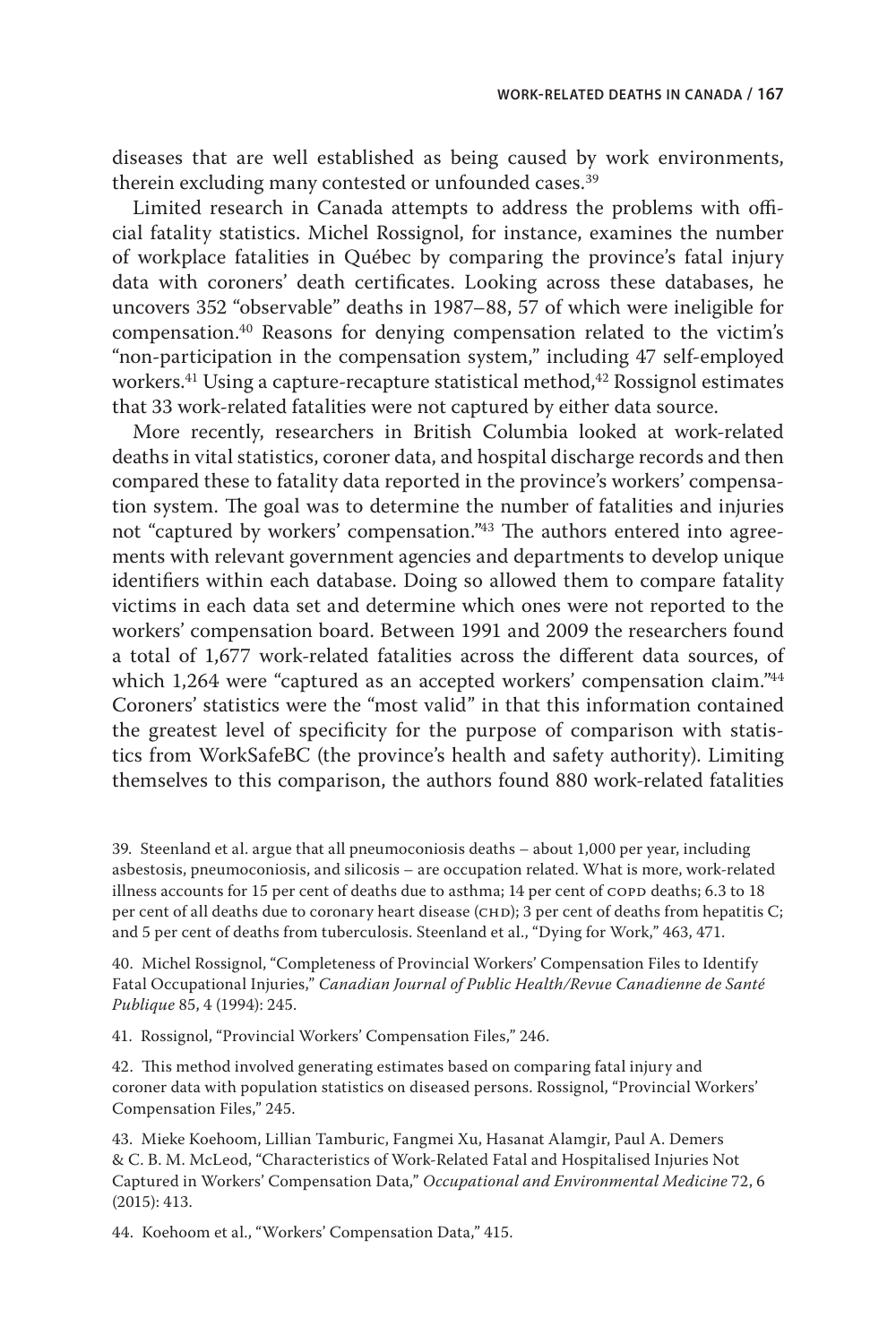between 1991 and 2009 across the two databases. Of this total, 107 (12.7 per cent) fatalities were not reported to the workers' compensation board.

Ongoing research by the Occupational Cancer Research Centre (ocrc) attempts to estimate the number of occupational cancer deaths in Canada. The ocrc, developed in collaboration with the United Steelworkers and funded by the Canadian Cancer Society, Cancer Care Ontario, and the Ontario Ministry of Labour, explores workplace exposures and occupational cancer (who is at risk and how this risk changes over time); researches the causes of cancer in the workplace; and examines ways to lower and prevent exposure and improve worker health. It also has a standing partnership with carex Canada, a national project tracking exposure to carcinogens in Canadian workplaces and communities. According to the ocrc, "approximately 60 occupational exposures have been classified as definite or probable human carcinogens (cancer-causing) and over a hundred more are suspected carcinogens." The ocrc also suggests that occupational exposures account for 20 to 30 per cent of cancers among blue-collar workers.45

A recent ocrc study seeks to establish the "number of cancers and cancer deaths occurring in Canada due to occupational exposure to carcinogens" and explore the associated human impact (death, illness) and economic costs. The study makes use of national and provincial cancer data, existing research on the cancer risks associated with workplace exposures, and estimates of exposure in Canada from a historical perspective. The ocrc estimates that "450,000 workers are exposed to solar radiation, which causes an estimated 1,400 non-melanoma skin cancer cases annually."46 The report does not estimate the number of fatalities in Ontario due to occupational cancer every year.

Together the studies examined above demonstrate three interrelated issues regarding workplace fatality data that are germane for this article. First, the number of people who die each year from work-related incidents or illnesses/ diseases is much higher than what is reported in official data. Second, owing to the fact that governments narrowly count deaths at work, there is a paucity of comprehensive and reliable data sources on this important issue; as such, researchers must generate their own estimates by cobbling together various and limited information sources. Third, the resulting underestimation of deaths at work produces a lack of evidence-based data to inform relevant law and policy development.<sup>47</sup> This situation means that current debates concerning how to combat work-related fatalities are woefully incomplete when it

45. Occupational Cancer Research Centre (ocrc), "About," accessed 15 June 2018, http://www. occupationalcancer.ca/aboutocrc/.

46. Cancer Care Ontario and ocrc, *Burden of Occupational Cancer in Ontario: Major Workplace Carcinogens and Prevention of Exposure* (Toronto: Cancer Care Ontario and ocrc, 2017), http://www.occupationalcancer.ca/wp-content/uploads/2017/09/Burden-of-Occupational-Cancer-in-Ontario.pdf.

47. Palmer, "Work Related Deaths."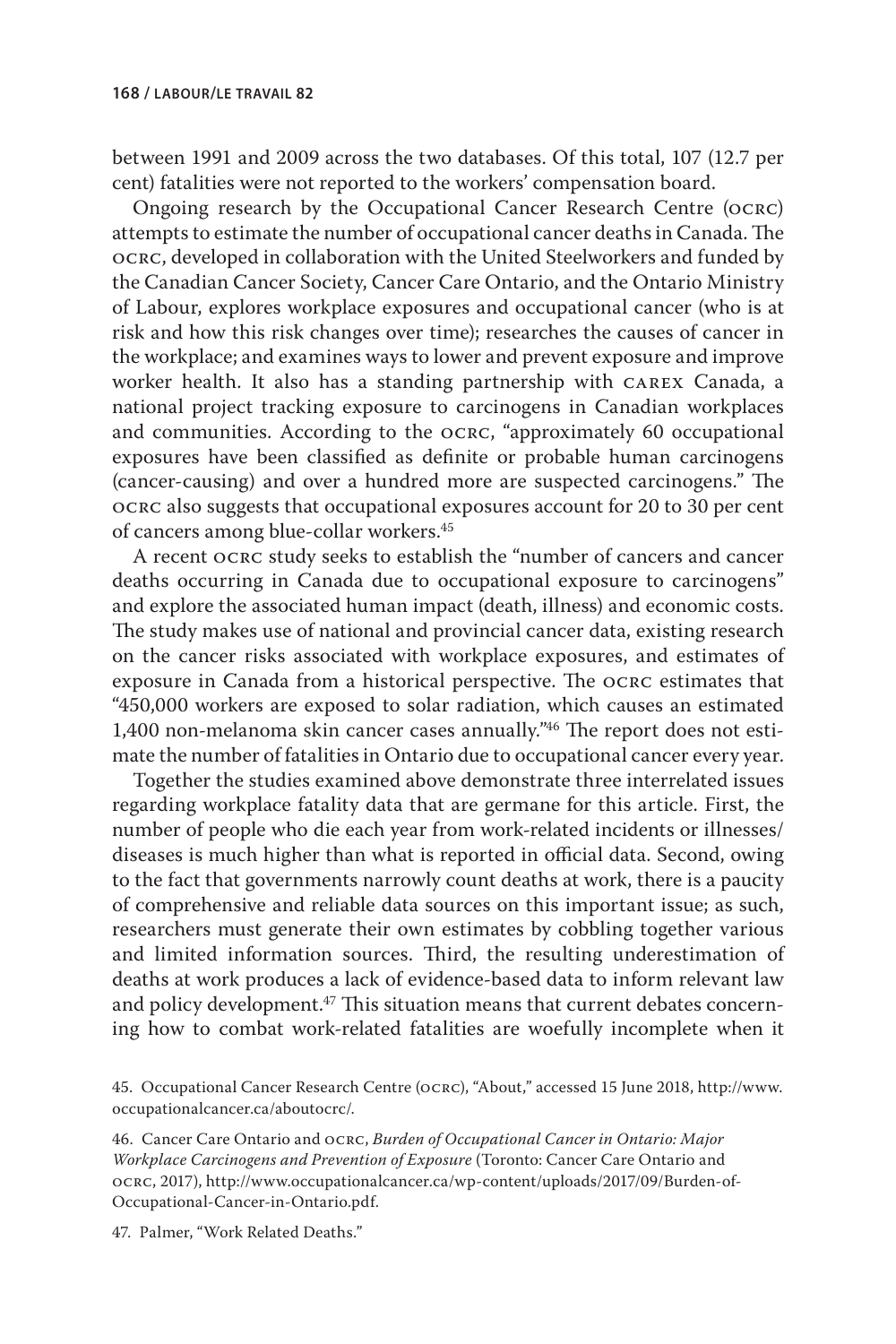| Work-related cause of death               | <b>Estimated fatalities</b> |                                    |
|-------------------------------------------|-----------------------------|------------------------------------|
|                                           | Injury fatalities           | Occupational-disease<br>fatalities |
| AWCBC's average from 2014-16 <sup>a</sup> | 332                         | n/a                                |
| Commuting/Driving to and from work        | 466                         | n/a                                |
| Agricultural                              | 64                          | n/a                                |
| Non-reporting/reporting errors            | 20                          | n/a                                |
| Non-working victims                       | 90 <sup>b</sup>             | n/a                                |
| Work-related suicides                     | n/a                         | 400-789                            |
| Mesothelioma                              | n/a                         | 485                                |
| Other cancers                             | n/a                         | 5,959-8,939                        |
| COPD <sup>C</sup>                         | n/a                         | 2,062                              |
| Estimated injury total                    | 972                         | n/a                                |
| Estimated disease total                   | n/a                         | 8,906-12,275                       |
| <b>ESTIMATED TOTAL</b>                    |                             | 9,878-13,246                       |

## **Table 1: Estimate of Annual Work-Related Deaths in Canada**

a The AWCBC's statistics include only deaths from a traumatic incident or "accident." We exclude occupational diseases and cancers to avoid duplication with our revised numbers concerning these fatalities.

<sup>b</sup> This figure is based on TSB information and is thus a conservative estimate. There are a significant number of unknown cases that could also be included in this category.

 $c$  copp (chronic obstructive pulmonary disease) refers to progressive and incurable lung diseases, including emphysema, chronic bronchitis, and refractory asthma.

comes to understanding the scope of the problem and the state and employer responsibility for its causes and remedies.

## **Revisiting Canada's Work-Related Death Statistics**

BUILDING ON THE AFOREMENTIONED research on work-related fatalities, we turn now to revisiting annual work-related death figures in Canada. In so doing, we follow a similar methodology used in previous studies in that we draw from a series of government data sources that contain relevant information, as well as academic and non-governmental research that estimates the proportion of illnesses/diseases with links to occupational exposures. We examine two broad categories of work-related fatalities and consider their (under)reporting: acute incidents/injuries causing death and occupational diseases/illnesses. Table 1 reports our revised estimate of annual work-related deaths in Canada, the details of which we explain below.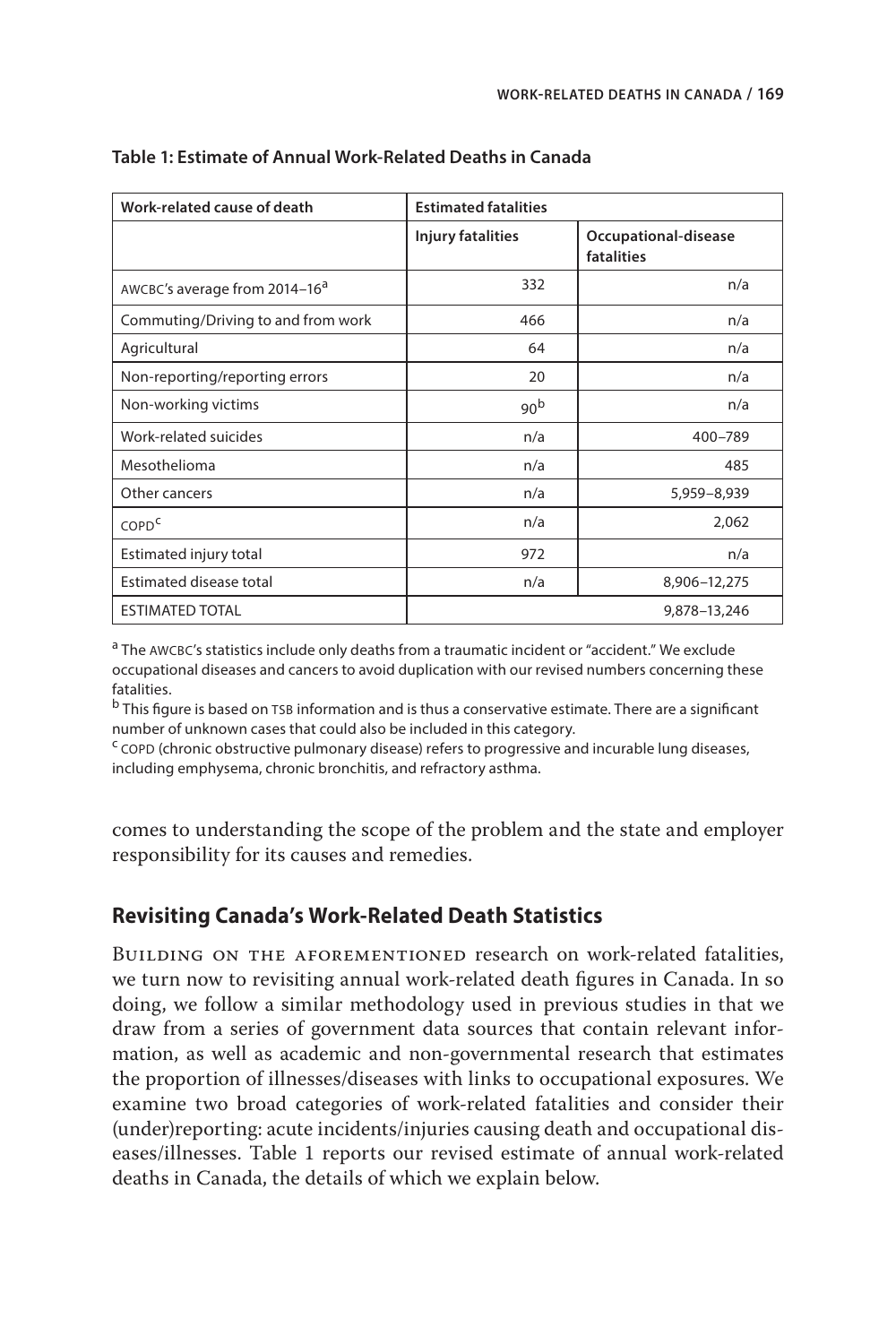#### *Unreported Fatalities*

We first asked whether there are cases of workers fatally injured that are not recorded in official data. We examined three categories of fatalities in this regard: commuting deaths; reporting errors (i.e. deaths related to agricultural work and non-reporting of fatalities); and non-working victims of workplace incidents.

## *Commuting Deaths*

In the UK, Tombs found that the hse's "headline figure" excluded many transportation-related fatalities, such as truck drivers killed in collisions while on the job.48 In Canada, the situation is different in that provincial workers' compensation schemes include deaths resulting from on-the-job transportation fatalities, meaning they should appear in the AWCBC's fatality data. There may still be some transportation fatalities not officially recorded (e.g. a worker driving to work in a company vehicle), but in general the AWCBC's data accurately report fatal collisions that occur during working hours.

What would happen if official data included commuting fatalities as occupational deaths? While we acknowledge the debate about whether these incidents are in fact work related, we nevertheless question their exclusion, considering that the only reason these people were on the road was to get to and from work. Furthermore, the conditions in which people commute is a potentially important work-related matter when considering that workers face increasingly longer working hours and precarious and stressful working conditions.49 In this sense, conditions at work have a spillover effect in terms of workers' physical and emotional states while commuting to and from work. In one US case, a review board ruled that a worker was eligible for compensation after he was injured in a collision when driving home after working "twentyseven straight hours." The board concluded that the "going and coming" rule, which denies workers' compensation in cases where a worker is injured or killed during his or her commute, did not apply given that the worker was "required" to work such long hours.<sup>50</sup> This ruling was exceptional in awarding compensation; many other cases undoubtedly do not realize such favourable outcomes. In another case, 6 people were killed and 35 injured when a public transportation bus collided with a train at a rail crossing in Ottawa in 2013.51 While the bus driver's tragic death was considered work related, the other 5 victims, some of whom were commuting to work, would not have been

48. Tombs, "Death and Work"; see also Palmer, "Work Related Deaths."

49. Vicki Cooper & David Whyte, *The Violence of Austerity* (London: Pluto, 2017).

50. *Michael Haslam v. Modern Continental Construction Co., 2004*, Department of Industrial Accidents (DIA) Board No. 038582-01, 31 May 2018, https://www.mass.gov/decision/ michael-haslam-v-modern-continental-construction-co.

51. Transportation Safety Board of Canada (TSB), "Railway Investigation Report R13T0192," 2015, http://www.bst-tsb.gc.ca/eng/rapports-reports/rail/2013/r13t0192/r13t0192.asp.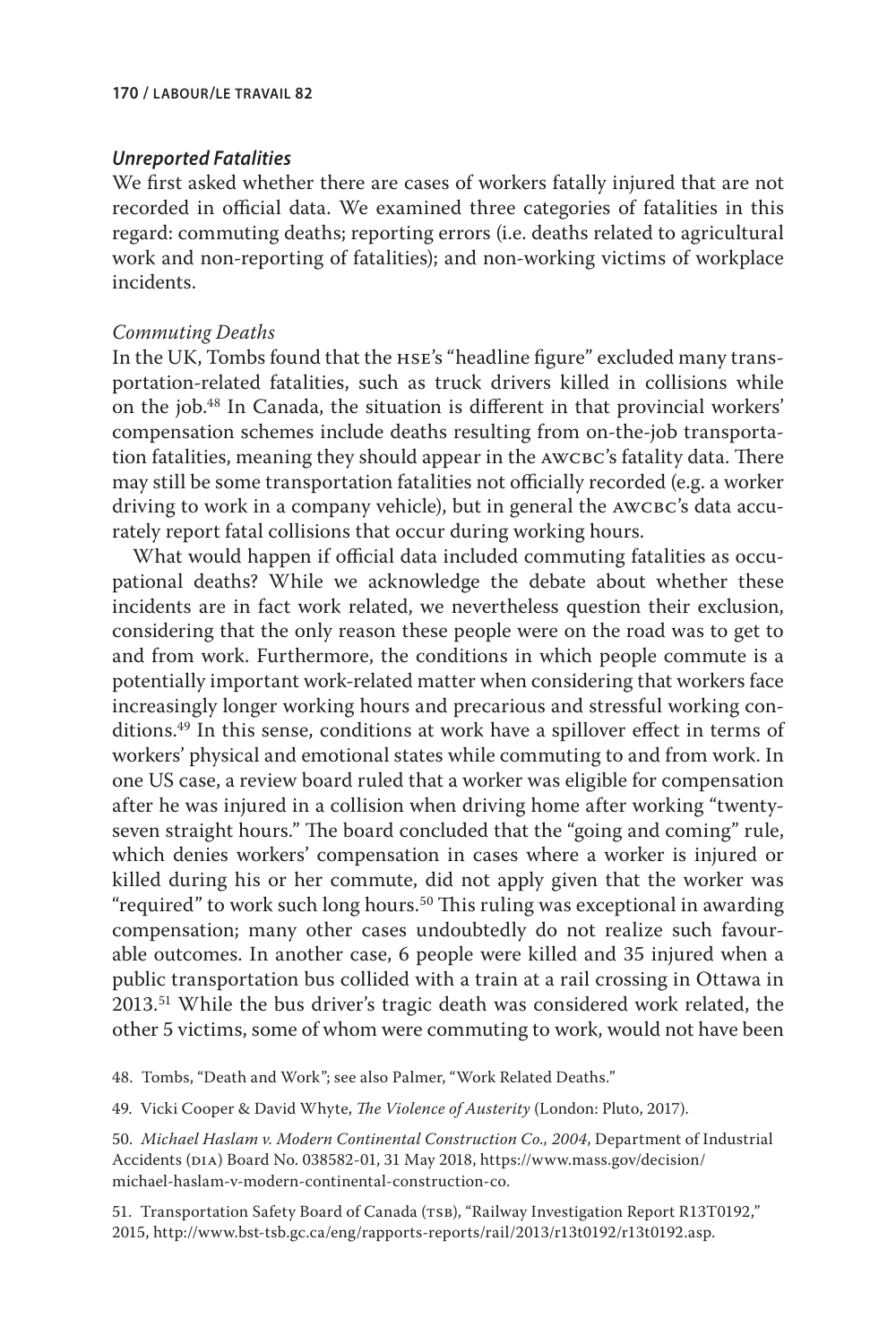counted as such. An additional factor to consider is the culture of "presenteeism" that characterizes many contemporary workplaces. Presenteeism refers generally to "attending work while ill,"52 but also includes such factors as the pressure to commute to work despite poor weather conditions – an important consideration in many parts of Canada with harsh winters.<sup>53</sup> Many workers thus lose their lives simply trying to get to and from work, and although these deaths occur outside of legally defined working hours (an ideologically based decision, not a fact), they nevertheless only occur because workers are on the roads at a time when many people are sick, tired, and/or distracted and roads are crowded and, in many instances, dangerous.

To get a sense of how many people die while commuting to and from work, we examined both Statistics Canada (StatCan) data on commuting patterns and Transport Canada (TC) data on motor vehicle fatalities. This information did not permit us to account for all of the ways that people commute to work (e.g. bike, walk, transit, personal vehicle) and whether there are fatalities related to these different modes of transportation. However, we did obtain tc data regarding the number of annual fatal motor vehicle collisions by the hour the incident occurred. We then compared this information to StatCan's 2011 National Household Survey, which reported that roughly 15.4 million Canadians commuted to work. Of these commuters, just over 12 million (12,260,190) travelled by car or truck as either the driver (11,393,140) or passenger (867,050). Of the 15.4 million commuters, roughly 29 per cent (4,472,745) left home for work between 7:00 and 7:59 a.m.; another 22 per cent (3,397,085) left between 8:00 and 8:59 a.m.; and 18 per cent (2,782,690) left between 6:00 and 6:59 a.m. In total, a majority (10,652,520, or 69.2 per cent) of commuters left for work between 6:00 a.m. and 8:59 a.m.54 There was no commensurate information to determine when these people returned home from work. In this case, we estimated the time of returning home based on an eight-hour workday.

Next, we examined  $\tau c$ 's National Collision Database, which contains information on "all police-reported motor vehicle collisions on public roads in Canada."<sup>55</sup> In 2011, for instance, TC reported 194 motor vehicle fatalities that occurred between 6:00 a.m. and 8:59 a.m., which corresponds with StatCan's commuting patterns; another 339 fatal collisions occurred between 3:00 and

52. Gary Johns, "Presenteeism in the Workplace: A Review and Research Agenda," *Journal of Organizational Behav*iour 31, 4 (2010): 519–542.

53. "'Culture of Presenteeism' Blamed as Ottawans Travel to Work in Snowstorm," *CBC News*, 16 February 2016, https://www.cbc.ca/news/canada/ottawa/ culture-presenteeism-blamed-snowstorm-1.3454258

54. Statistics Canada (StatCan), *Commuting to Work: National Household Survey (nhs), 2011* (Ottawa: Ministry of Industry, 2013).

55. Transport Canada, "National Collision Database Online," accessed 20 September 2017, http://wwwapps2.tc.gc.ca/saf-sec-sur/7/ncdb-bndc/p.aspx?l=en.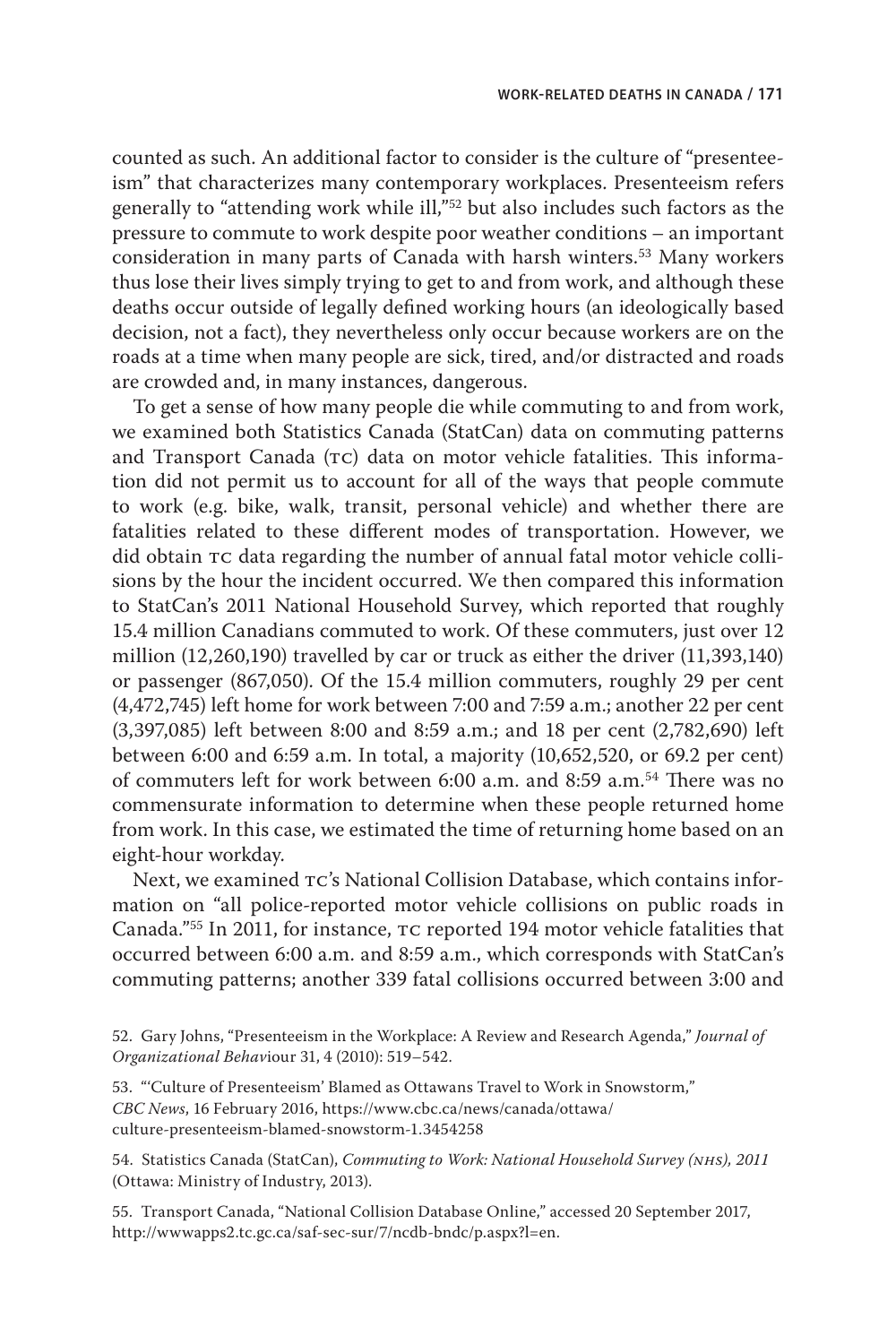5:59 p.m., the time we estimated that many people would be returning home from work. Thus, in 2011, 533 fatal collisions occurred during the times when most people were commuting to and from work. If we look at the average number of motor vehicle fatalities from 2010 to 2014, using the same commuting times, we found an average of 199 fatalities occurred during the morning commute and an average of 350 fatalities occurred at the end of the workday. Expressed as an average, from 2010 to 2014 there were 549 annual fatal collisions that occurred during regular commuting hours.

What we do not know via the available information, however, is how many of these victims were in fact commuting to or from work or how many were already at work and driving at the time of the fatal incident, making them potentially eligible for workers' compensation and thus reported in official data. Even if we exclude the AWCBC's statistics on highway accidents, there remain considerable commuting fatalities with the *potential* to be work related. For instance, between 2013 and 2016, the AWCBC reported an average of 83 highway "accidents" (96 in 2013; 93 in 2014; 64 in 2015; and 79 in 2016). If we exclude these from our estimate of 549 annual collision fatalities, we are left with 466 fatalities.

Overall, we argue that approximately 466 annual collision fatalities have the *potential* to be work related. Even if some of these involve those who were at work at the time of the collision, and perhaps those not driving to or from work at the time, this should not result in a gross overestimation given that our figure excludes shift workers killed in collisions while commuting during nonstandard working hours. We argue it is reasonable to conclude that these commuters are at the greatest risk of driving while fatigued and in dangerous conditions, in comparison with those who work normal business hours.

#### *Non-reporting, Underreporting, or Reporting Errors*

Another area of potential underreporting of work-related fatalities caused by an acute, traumatic event is that of cases not covered by compensation schemes and those not reported as work-related (i.e. reporting errors). For instance, each workers' compensation scheme in Canada contains a list of excluded occupations, meaning the AWCBC data do not record fatalities in relation to these jobs. These excluded occupations vary by jurisdiction and include, for instance, self-employed workers, employees of private clubs, domestic help, and banking employees. Despite these exceptions, workers' compensation systems do cover a majority of the workforce. In British Columbia, for instance, almost 95 per cent of the province's workforce fall into this category.56 According to Grant, this makes BC's coverage the highest in the country, with the average across Canada being 85 per cent of workers covered by workers' compensation.57

57. Grant, "Hidden Dangers."

<sup>56.</sup> Koehoom et al., "Workers' Compensation Data," 414.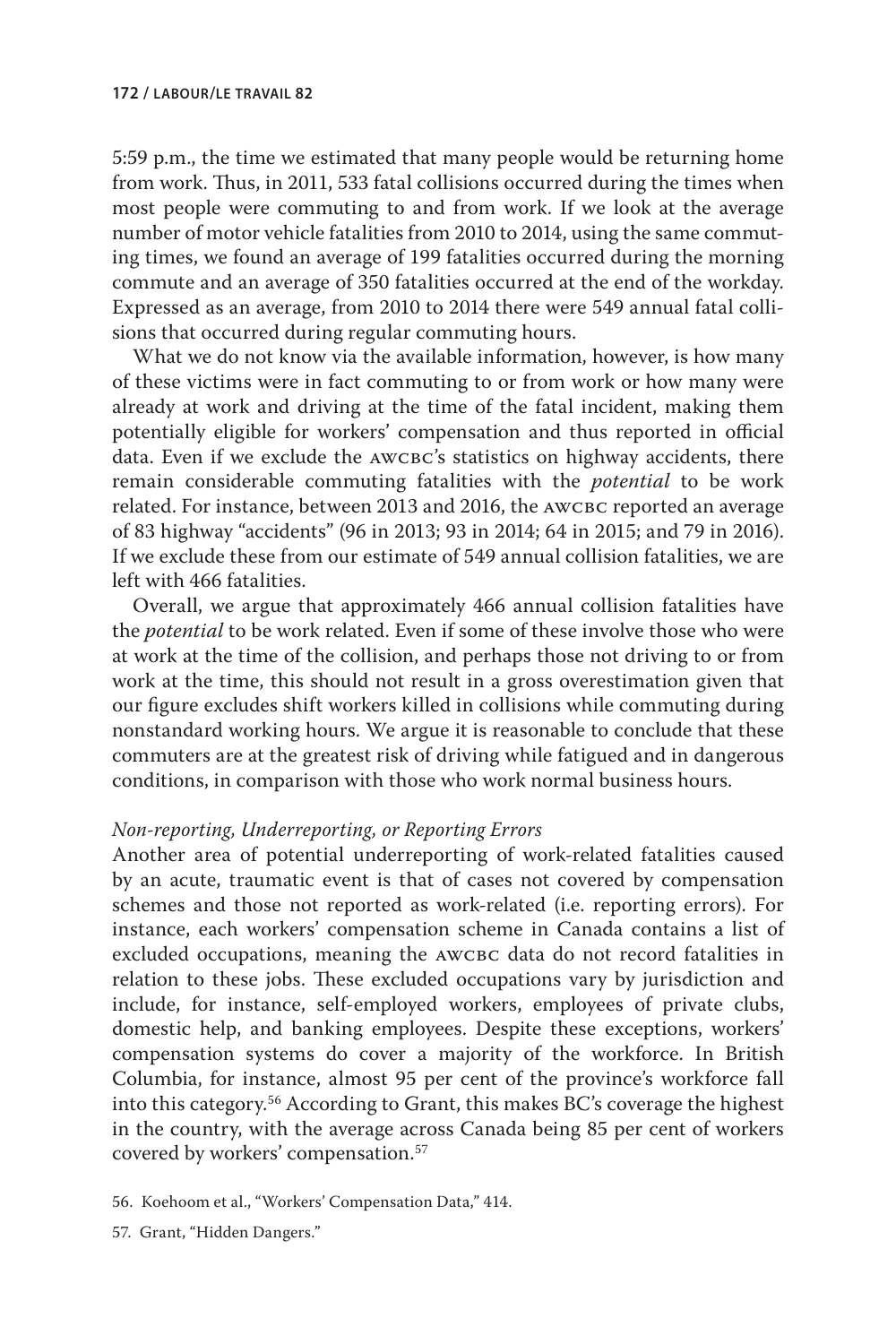## *Agriculture*

Agriculture is one of Canada's most hazardous industries.<sup>58</sup> As reported by the Canadian Agricultural Injury Reporting (cair) program, from 2003 to 2012 there were "843 agriculture-related fatalities in Canada, an average of eighty-four per year."59 In previous years, there was an annual average of approximately 118 agriculture-related deaths. The decrease is largely due to the declining farm population, with fatality rates staying fairly constant.<sup>60</sup> Almost all (92 per cent) agriculture-related fatalities in Canada are work related, with the remaining deaths caused by other farm-related hazards (e.g. children killed on farm equipment while not working).<sup>61</sup> Considering this, we can report via CAIR an average of 77 (or 92 per cent of the overall average of 84 per year) work-related agricultural fatalities in Canada from 2003 to 2012.

Agriculture work is one category of employment that is not always covered by workers' compensation, owing to the fact that many farmers are selfemployed and thus not eligible for compensation.<sup>62</sup> In Alberta, for instance, the average is approximately 18 agriculture deaths per year and these deaths do not appear in Workers' Compensation Board databases and death statistics.63 To estimate the number of agriculture fatalities not officially reported, we compared the AWCBC's data with those reported by CAIR. Unfortunately, we did not have overlapping reporting years, which meant we had to compare averages over the respective years covered by each reporting regime. Take, for instance, the AWCBC's statistics from 2013 to 2015, which report an average of 13 fatalities in "agriculture and related services."<sup>64</sup> Compared with CAIR's aforementioned average of 77 work-related agricultural fatalities from 2003 to 2012, we found a difference of 64 fatalities not included in official data.<sup>65</sup>

58. Farm Safety Centre, "Farm Injury/Fatality Statistics in Canada," accessed 15 June 2018, http://www.abfarmsafety.com/resources/statistics.htm.

59. Canadian Agricultural Injury Reporting (cair), *Agriculture-Related Fatalities in Canada* (Edmonton: cair, 2016), 2, http://www.cair-sbac.ca/wp-content/uploads/2017/02/CASA-CAIR-Report-English-FINAL-Web.pdf.

60. At approximately 11.5 deaths per 100,000 population. cair, *Agriculture-Related Fatalities*, 15.

61. cair, *Agriculture-Related Fatalities*, 15.

62. Art Deane, "Some Canadian Workplace Injury and Fatality Facts," Human Development Consultants, Edmonton, 2012, http://www.safethink.ca/resources/pdf/Canadian%20 Workplace%20Injury%20and%20Fatality%20Facts.pdf.

63. In 2014, there were 25 agriculture-related deaths that did not appear in AWCBC statistics. Deane, "Injury and Fatality Facts," n.p.

64. AWCBC, "NWISP Definitions."

65. cair's data did not include fatalities of migrant farm workers. Information regarding citizenship status would be highly valuable for future studies on work-related fatalities, particularly given the precarious and often dangerous working conditions faced by migrant farm workers. On the exploitation of migrant workers, see David Goutor, "Migrant Farm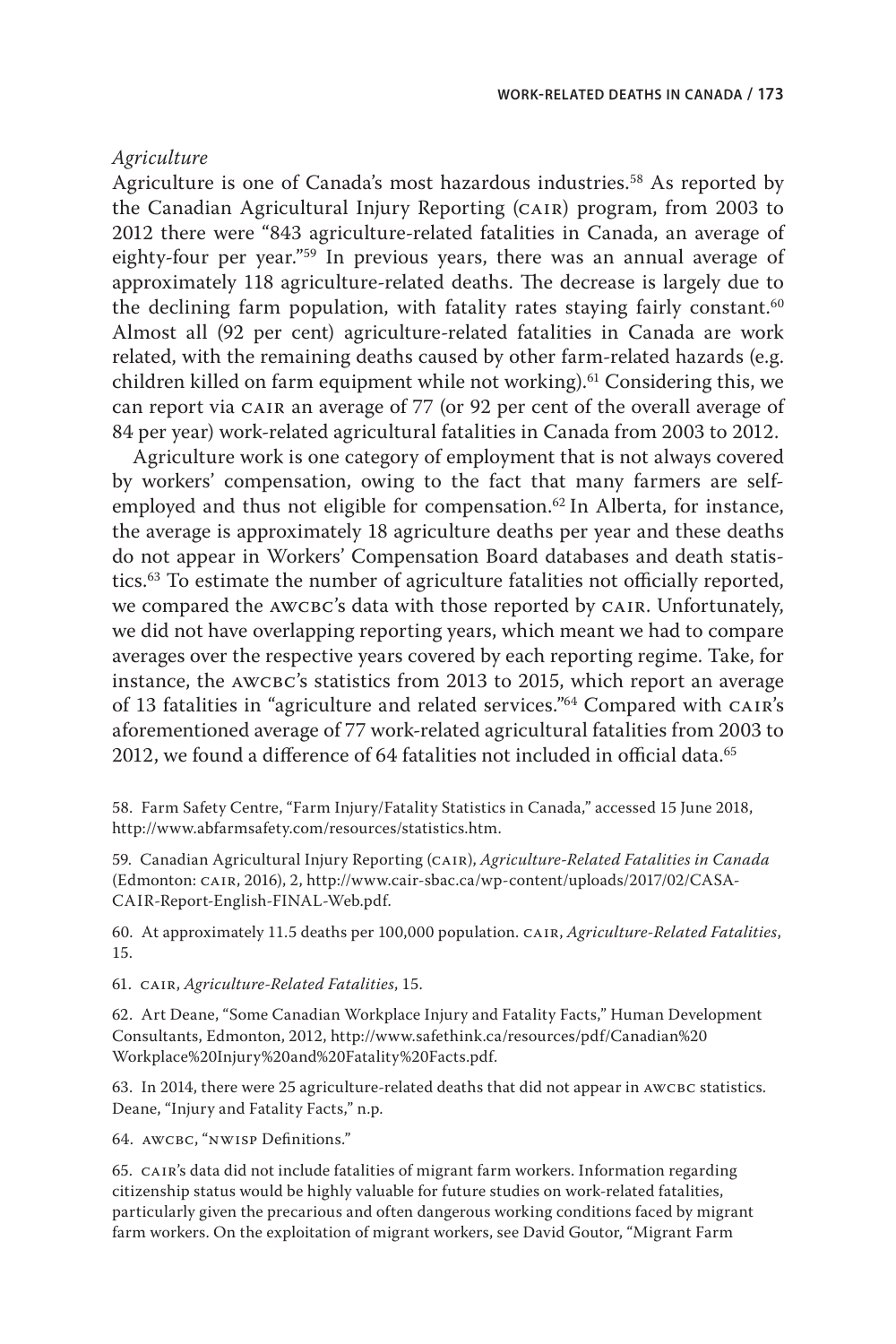#### **174 / labour/le travail 82**

#### *Non-reporting of Fatalities*

In addition to the non-reporting of agricultural-related deaths, there are also inevitably further recording errors of an unknown scale. In general, there is little chance that a work-related fatality caused by a traumatic incident is not reported to health and safety authorities and, where appropriate, recorded in official data. After all, employers that are part of workers' compensation systems are required to report these incidents, and when it comes to fatalities, the authorities (e.g. regulators, police, firefighters, paramedics) are notified immediately because of the urgent need for medical attention. There are situations, however, in which someone dies on a job that is not covered by workers' compensation (including those described above) or there is some non-reporting on the part of a victim's family or loved ones and/or doctors/medical professionals, particularly in cases where the person does not die immediately from their injury or illness.<sup>66</sup>

In British Columbia, Koehoorn et al. concluded that between 1991 and 2009, 107 fatalities were not reported to workers' compensation, which equates to an average of 6 fatalities per year. Ideally, to establish a national "underreporting" figure we would need to replicate this research across Canada. However, this would require establishing appropriate agreements with each province and territory to compare and contrast workers' compensation fatality statistics with other official data sources (e.g. corner's reports, hospital data, and vital statistics). Given that such an endeavour is beyond the scope of this article (and perhaps impossible without knowing the data capacities of each jurisdiction), we instead drew from Koehoorn et al.'s conclusions to develop a national "underreporting" estimate. We compared Koehoorn et al.'s average of 6 fatalities per year not reported in workers' compensation data with WorkSafeBC's fatality statistics from 1990 to 2014 (a total of 2,305 fatalities over 25 years). $67$ If we adjust this number to include the 6 annual average unfounded fatalities as reported by Koehoorn et al., this number would rise to 2,455, or 150 additional fatalities. If we calculate this as a percentage of deaths not reported, we could say there were 6.1 per cent more fatalities each year in BC than were recorded in official data sources. Of course this figure would fluctuate depending on the actual number of non-reported fatalities in any given year relative to the number of fatalities reported by WorkSafeBC. Therefore, from 1990

66. Koehoom et al., "Workers' Compensation Data."

67. Koehoom et al., "Workers' Compensation Data"; WorkSafeBC, *Statistics 2014* (Vancouver: WorkSafeBC, 2014), 13, https://www.worksafebc.com/en/resources/about-us/annual-reportstatistics/2014-stats?lang=en. We focused only on WorksafeBC's category of "deaths due to injury" to ensure we were consistent with Koehoorn et al.'s focus on fatal injuries.

Workers Inhabit Precarious Working World," *Toronto Star*, 23 April 2012, https://www. thestar.com/opinion/commentary/2013/04/23/migrant\_farm\_workers\_inhabit\_precarious\_ working world.html; Kendra Strauss & Siobhan McGrath, "Temporary Migration, Precarious Employment and Unfree Labour Relations: Exploring the 'Continuum of Exploitation' in Canada's Temporary Foreign Worker Program," *Geoforum* 78 (2017): 199–208.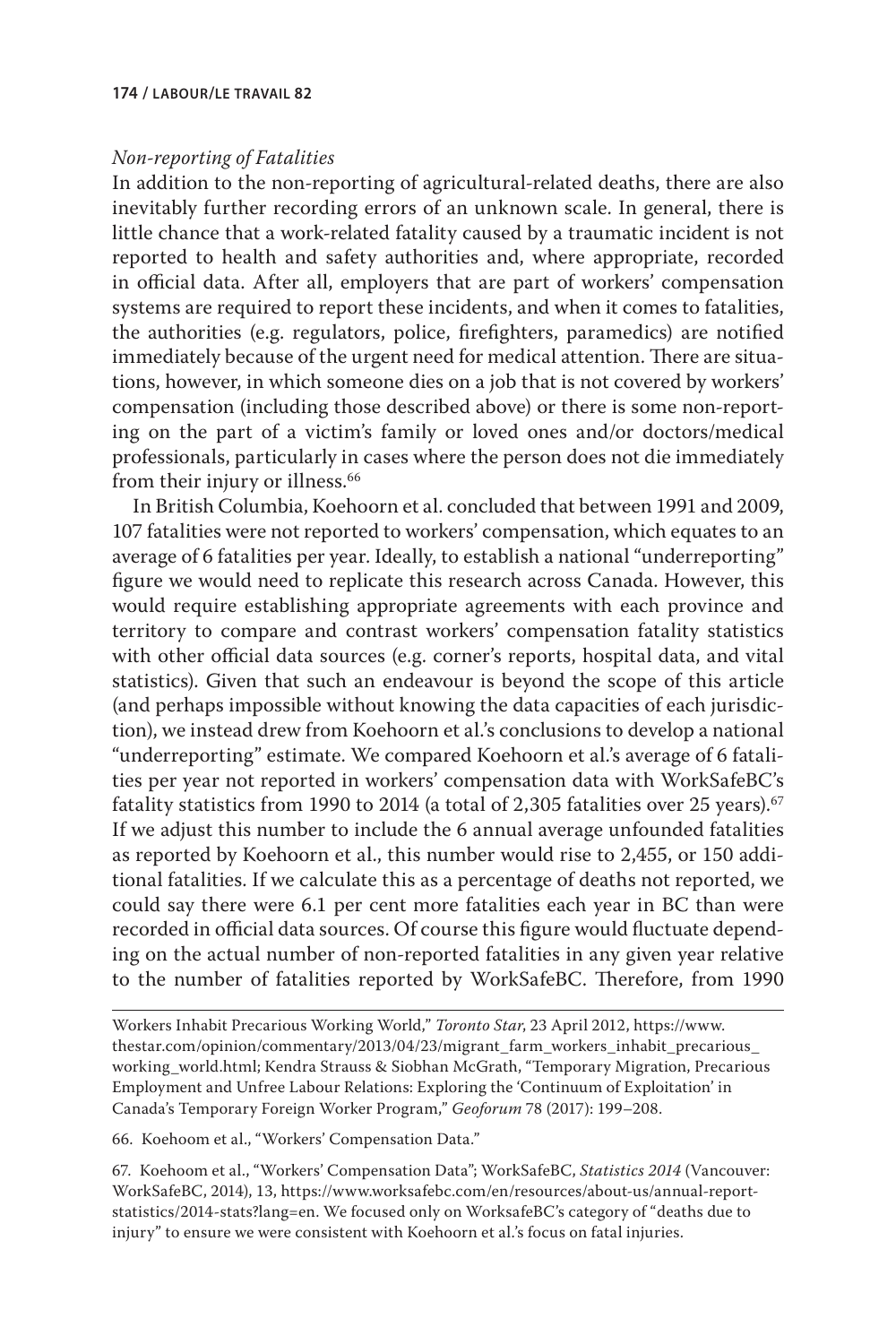to 1994, for instance, 542 "deaths due to injury" were officially recorded by WorkSafeBC. Using our average number of non-reported fatalities (6 per year) as our reference point, the underreporting rate for that period would be 5.5 per cent. In comparison, this rate would increase to 8.9 per cent from 2010 to 2014, the period in which WorkSafeBC recorded the lowest number of fatalities (337 fatalities).

Based on this information we adopted a conservative estimate of 6 per cent as a national figure of the underreporting of workplace fatalities. While it is difficult to extrapolate from this data to draw definitive conclusions about other jurisdictions, we might still reasonably argue that a similar rate of nonreporting exists across the country. We were confident using British Columbia as our benchmark given that it has the highest workers' compensation coverage in the country, meaning it should result in the lowest number of "not covered" fatalities. So, for instance, from 2013 to 2015 the AWCBC reported an average of 339 work-related fatalities, restricting this number to injury fatalities only. If we assume a 6 per cent error rate, then we would need to add 20 fatalities to the awcbc's figure, producing a new total of 359 work-related fatalities. We recognize that this estimate may overlap with our figure concerning agriculture-related fatalities (i.e. that some fatalities will be counted in both); however, even if this is the case it does not produce a significant overestimation given the overall low numbers in these categories.

#### *Non-working Victims*

Previous research suggests that non-workers killed because of a workplace incident or disease should be included in official data.<sup>68</sup> Take, for instance, the women exposed to asbestos when their husbands/spouses brought this deadly substance home on their clothes after a day's work.<sup>69</sup> There are also the nonworkers killed as a result of a traumatic incident or disaster, such as with the sinking of the UK-based sea ferry, the *Herald of Free Enterprise*, outside the Belgian port of Zeebrugge in 1987, killing 193 passengers and crew members.<sup>70</sup> In Canada, the Lac-Mégantic rail disaster in 2013 is a troubling reminder of the dangers of unsafe work for non-workers. In this case, 47 people perished in a devastating explosion after a runaway train carrying crude oil derailed in the small town of Lac-Mégantic, Québec.71 The non-working victims in both the *Herald of Free Enterprise* and the Lac-Mégantic cases would not be

70. Tombs & Whyte, *Safety Crimes*.

71. Bruce Campbell, *The Lac-Mégantic Disaster: Where Does the Buck Stop?* (Ottawa: Canadian Centre for Policy Alternatives, 2013).

<sup>68.</sup> Palmer, "Work Related Deaths"; Tombs & Whyte, *Safety Crimes*.

<sup>69.</sup> Devra Davis, *The Secret History of the War on Cancer* (New York: Basic Books, 2007).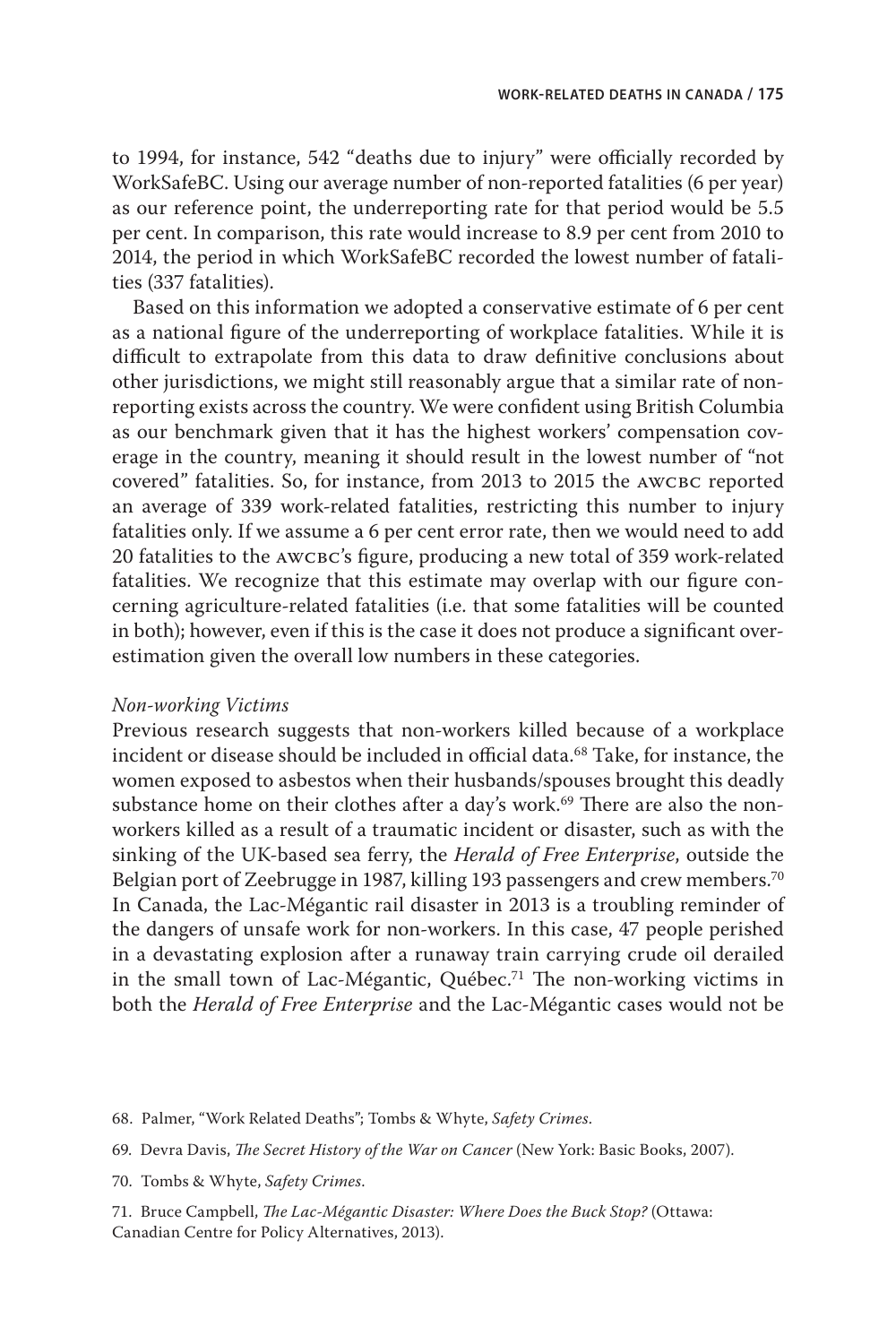included in official workplace fatality statistics despite their deaths being the direct result of a work-related incident.<sup>72</sup>

Beyond such high-profile disasters, deaths of non-workers are difficult to track, with no official data sources available to report these incidents. Unlike official crime data, where significant (albeit imperfect) information is available on crime victimization, there are no equivalent data about the victims of corporate offending who were not on the job at the time a law was breached, either regulatory or criminal, and a death occurred. To get a sense of the nature and scale of these fatalities would require combing through media reports to collect information on these events, assuming that media reporting actually exists (e.g. there may be no media reporting of a non-worker killed in an automobile collision involving an "at-work" vehicle).

In the UK, Palmer argues that non-workers should be included in official workplace fatality data, including members of the public killed by, for instance, "a scaffold collapse, train crashes, and work-related road-traffic accidents." Unlike in Canada, the hse does report deaths of members of the public, the total of which was 358 in 2007–2008. The majority of these deaths were "due to suicide, or trespass on to railways." For Palmer, however, this number excludes the non-working victims in the other aforementioned scenarios (which she estimates to be an additional 95 fatalities) as well as the approximately 1,000 non-workers killed annually in "road-traffic accidents involving 'at work' vehicles."73 To some extent, our estimate of the number of workers killed in collisions while commuting to and from work would include some of the non-workers in Palmer's figures (in this sense we suggest that some of these non-workers should be counted as work-related fatalities). There is little additional information in the Canadian context that would allow us to estimate the number of non-workers killed in collisions involving commercial vehicles.

Despite limited data, we did glean some information from the annual reporting of injury and fatality statistics in relation to air, rail, and marine vessels by the Transportation Safety Board of Canada (TSB). In 2016, for instance, the TSB reported 20 airline passenger fatalities. Looking at previous TSB reports, we found 18 fatalities involving passengers in 2015; 6 in 2014; 20 in 2013; and 22 in 2012.74 This equates to an average of 17.2 passenger fatalities from 2012 to 2016. The TSB also reported 62 rail fatalities in 2016, which includes 16 crossing fatalities and 46 "trespasser" fatalities, which it defines as

72. We acknowledge the contested nature of this category and that it may fall outside of what some might consider to be examples of work-related fatalities. However, we maintain that it is important to include this category as a means of demonstrating the extent to which dangerous workplaces injure and kill both workers and non-workers, as well as to underscore the fact that workplace fatality statistics are social products.

73. Palmer, "Work Related Deaths."

74. tsb, *Statistical Summary – Aviation Occurrences 2016*, accessed 15 June 2018, http://www. tsb.gc.ca/eng/stats/aviation/2016/ssea-ssao-2016.asp.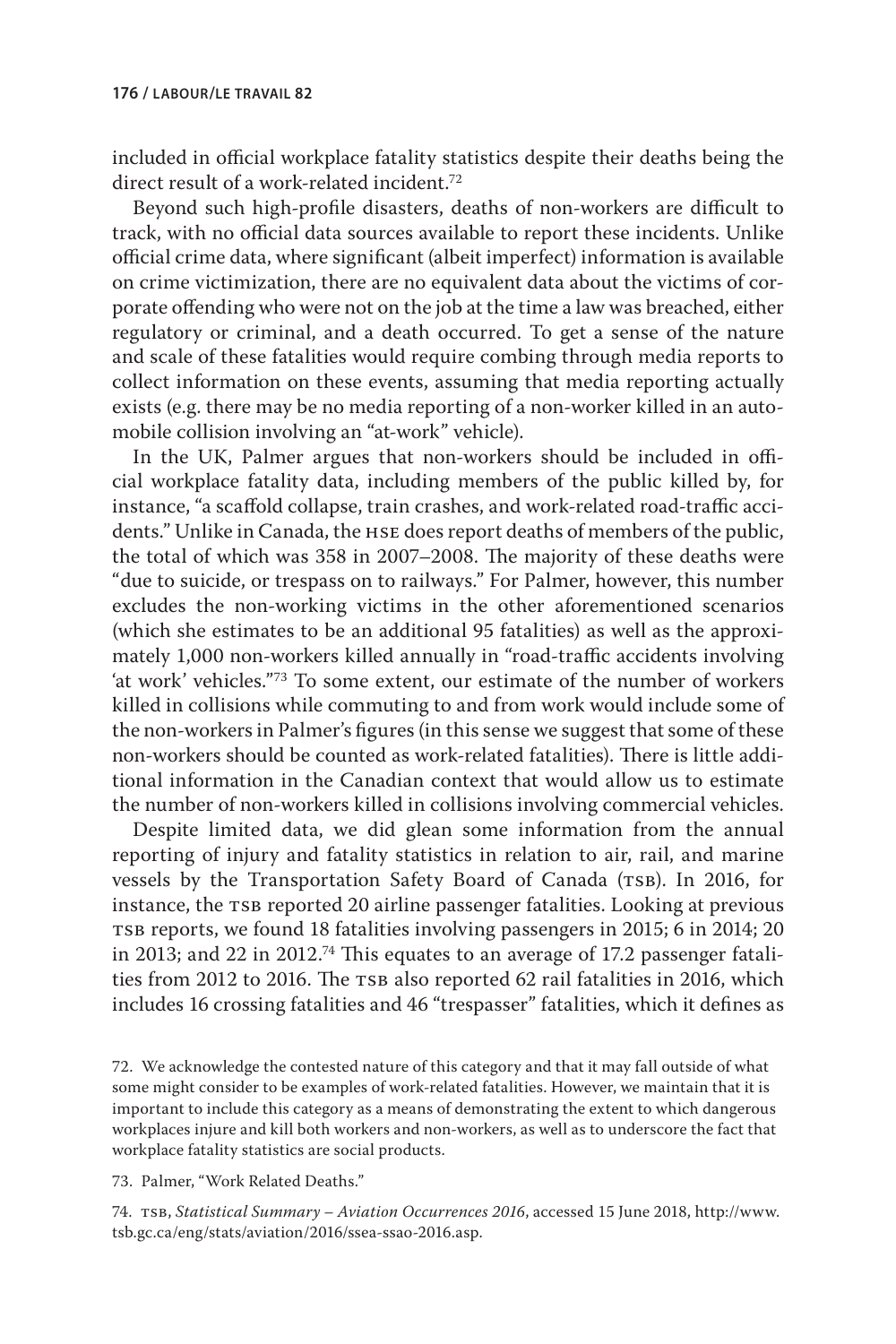"accidents" involving "persons, primarily pedestrians, not authorized to be on railway rights-of-way and who are struck by rolling stock other than railway crossings."<sup>75</sup> Finally, the TSB reported 7 marine fatalities in 2016, "down from a total of nineteen in 2015, down from the average of sixteen in 2011–2015 and the annual average of eighteen in 2006–2015."76

We thus conclude the following based on the TSB's five-year average for air, rail, and marine fatalities: 17 passenger aircraft fatalities; 59 railway fatalities; and 14 marine fatalities. Combined, these numbers generate a five-year average of 90 additional fatalities.<sup>77</sup> This is, undoubtedly, a conservative estimate given the many other unknown or undocumented scenarios of non-workers killed in work-related incidents not captured by these data.

## *Occupational Diseases and Illnesses*

The second category of work-related fatalities we revisited is work-related diseases/illnesses. The International Labour Organization (ILO) estimates more than two million deaths worldwide resulting from a work-related disease. Six times more workers die each year from occupational diseases than from traumatic incidents in the workplace.78 In Ontario alone, estimates are as high as 6,000 occupational-disease deaths annually.<sup>79</sup> For our purposes, we examine the following work-related diseases and illnesses: work-related suicides; occupational cancers; and occupational disease, with a particular focus on chronic obstructive pulmonary disease (COPD).

## *Work-Related Suicides*

Work-related suicides are a bourgeoning area of concern for researchers, workers' rights groups, and organized labour. The issue gained prominence in France in the mid-2000s following a spate of work-related suicides, dubbed a

75. TSB, *Statistical Summary - Railway Occurrences 2016*, accessed 15 June 2018, http://www. tsb.gc.ca/eng/stats/rail/2016/sser-ssro-2016.asp.

76. tsb, *Statistical Summary – Marine Occurrences 2016*, accessed 15 June 2018, http://www. bst-tsb.gc.ca/eng/stats/marine/2016/ssem-ssmo-2016.asp.

77. These averages were calculated using data tables from TSB, *Statistical Summary - Aviation 2016*, http://www.tsb.gc.ca/eng/stats/aviation/2016/ssea-ssao-2016-tbls.asp; tsb, *Statistical Summary – Railway 2016*, table 9, "Trespasser Accidents by Province 2007–2016," http://www. tsb.gc.ca/eng/stats/rail/2016/sser-ssro-2016-tbls.asp#sser-ssro-2016-tbl-09; and tsb, *Statistical Summary – Marine Occurrences 2016*, table 6, "Accidents, Fatalities and Serious Injuries by Accidents Type, 2007–2016," http://www.tsb.gc.ca/eng/stats/marine/2016/ssem-ssmo-2016 tbls.asp#ssem-ssmo-2016-tbl-06.

78. International Labour Organization, "Psychological Risks and Work-Related Stress," 2013, 1, http://www.ilo.org/safework/areasofwork/workplace-health-promotion-and-well-being/ WCMS\_108557/lang--en/index.htm.

79. Ontario Federation of Labour, "Fact Sheet: Why We Need a National Day of Mourning: April 28, 2014," news release, 25 April 2014, http://ofl.ca/ dayofmourning2014-why-need-day-mourning/.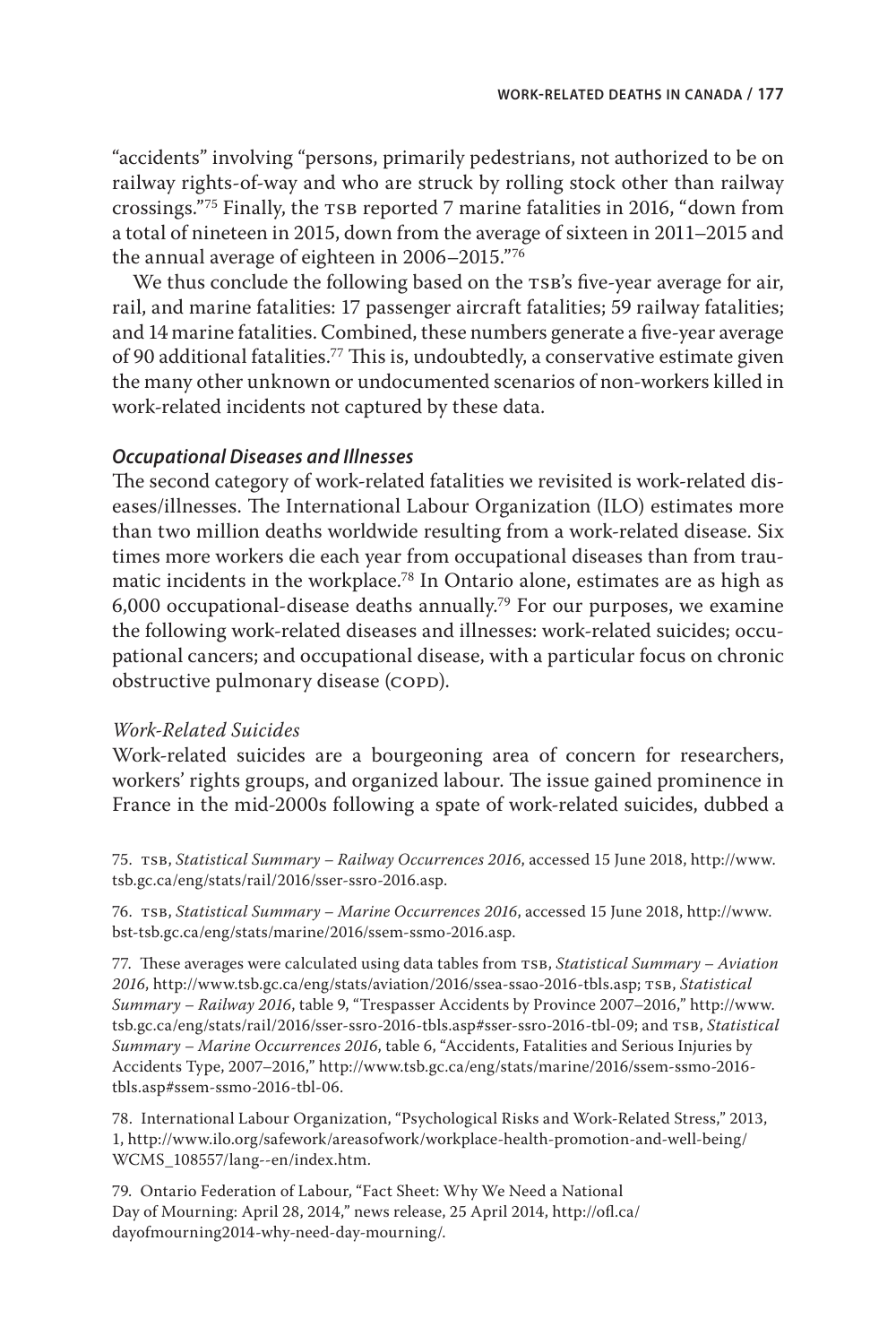"suicide epidemic" by the media.<sup>80</sup> One high-profile case involved the country's telecom giant, France Télécom, after 69 employees committed suicide over a four-year period (2008 to 2011). The suicides followed significant job cuts ("22,000 jobs in three years") and deteriorating working conditions characterized by "unmanageable workloads" and instances of managers humiliating, intimidating, and bullying employees.<sup>81</sup> In Canada, some suicides have been recognized by wcbs as being work related. In 2017, for instance, the Workers' Compensation Board of Saskatchewan determined that a worker's suicide was partly attributable to his working conditions and agreed to pay compensation to his widow.82 Cases like this one, albeit limited in number, would appear in the awcbc data as a compensable fatality.

Researchers argue that changes to employment relations in recent decades provide insight into the nature and prevalence of work-related suicides. Waters, Karanikolos, and McKee, for instance, cite working environments in the context of neoliberalism, including "deteriorating working conditions and increased job insecurity," as precipitating factors in work-related suicides.<sup>83</sup> According to the authors, we can uncover work-related suicides by examining suicide notes in which the deceased specifically references working conditions as a causal factor as well as "symbolic" suicides where a person returns to their place of employment to take their own life.<sup>84</sup> As Waters, Karanikolos, and McKee argue, "when people feel they no longer have a voice in the workforce, they protest in other ways including, in the most extreme cases, by killing themselves."85

Neoliberalism – with its unabashed commitment to private enterprise; allor-nothing, take-no-prisoners approach to maximal corporate profits; minimal state regulation of business (unless the state's intervention facilitates the private accumulation of wealth); and hyperindividualism that prioritizes personal wealth and accomplishment over collective solidarity – has profoundly changed employment relations. In addition to stagnating wages, leaving workers in massive debt as they seek other means (usually credit) to augment their dwindling income, work is increasingly demanding, precarious, parttime, and low paying. Precarious work alone contributes to workers' increased

81. Waters, Karanikolos & McKee, "When Work Kills," 230.

82. Alicia Bridges, "Sask. Workers' Comp. Decision Attributing Suicide to Workplace Could Lead to More Claims: Prof," *CBC News*, 6 February 2018, http://www.cbc.ca/news/canada/ saskatchewan/workers-compensation-suicide-duhaime-saskatchewan-reaction-1.4522740.

83. Waters, Karanikolos & McKee, "When Work Kills," 230.

84. Waters, Karanikolos & McKee, "When Work Kills," 229–230.

85. Waters, Karanikolos & McKee, "When Work Kills," 232.

<sup>80.</sup> Sarah Waters, Marina Karanikolos & Martin McKee, "When Work Kills," *Journal of Public Mental Health* 15, 4 (2016): 229.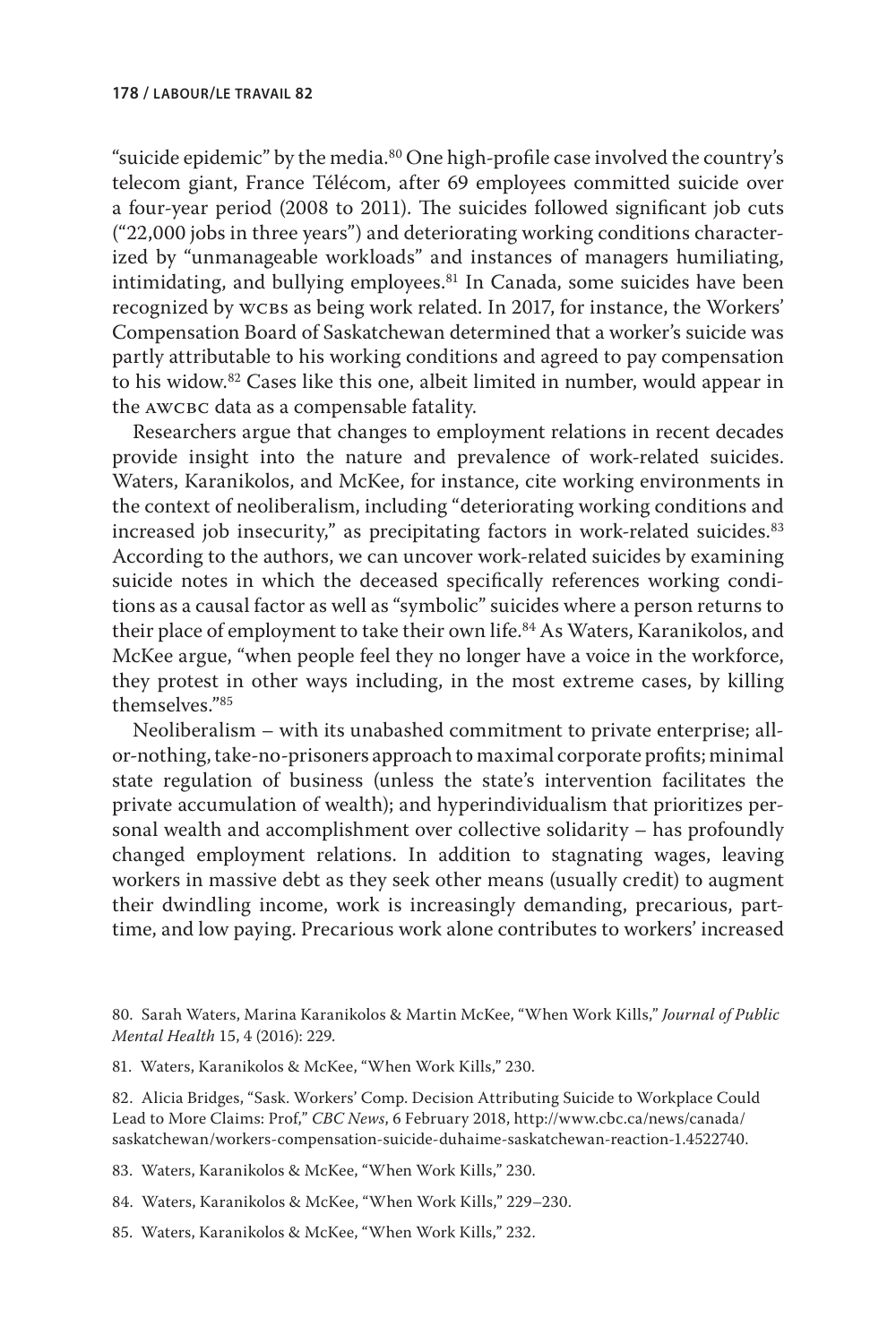"stress, anxiety, sleep disorders, burnout and in some cases, suicide."86 Coupled with this is an erosion of workers' rights and protections, including significant decreases in union representation, which puts workers in increasingly difficult positions when attempting to realize their already limited protections.<sup>87</sup> Increased pressures at work that, in some instances, result in worker suicide are thus part and parcel of the growing pressures that a vast majority of people now face under austerity-driven, neoliberal capitalism.88

Within this context, a growing literature examines the health effects of the 2007–2008 global financial crisis and resulting austerity policies. Countries like Greece, for instance, hit especially hard by the financial crisis and now facing strict austerity measures imposed by the European troika (European Union, International Monetary Fund, and European Central Bank), witnessed a 40 per cent increase in suicides from January to May 2011 compared with the previous year.<sup>89</sup> Reeve, McKee, and Stuckler examined economic suicides in Europe, the United States, and Canada following the 2008 global financial crisis. Acknowledging the range of factors contributing to suicide rates in any given country, and that the global economic recession did not uniformly impact mental health and suicide, the authors nevertheless found a period of declining suicide rates preceding the financial crisis, followed by significant increases after its onset. From 2007 to 2009, for instance, they found 7,950 additional suicides in Europe after the crisis compared with suicide rates prior to the recession. Canada's suicide rate increased by 4.5 per cent (approximately 240 suicides) and the United States, whose suicide rate was on the rise prior to the recession, experienced a 4.8 per cent increase (approximately 4,750 additional suicides). The authors cite three factors that help to explain an increase in depression and suicide in post-recession countries: job loss, indebtedness (related to job loss), and mortgage foreclosures (again, relating to job loss and indebtedness).90 In many respects, we can see all of these as work-related factors leading to the loss of life.

Routley and Ozanne-Smith studied work-related suicides in Victoria, Australia, between 2000 and 2007. Using a broad interpretation of workrelated suicides – accounting for not only suicides at work but also those related to, for instance, job loss, problems finding employment, precariousness, and job stress/dissatisfaction – the researchers examine suicides reported in

- 86. Waters, Karanikolos & McKee, "When Work Kills," 231.
- 87. Waters, Karanikolos & McKee, "When Work Kills," 232.
- 88. Cooper & Whyte, *Violence of Austerity*.

89. Marina Karanikolos, Phillipa Mladovsky, Jonathan Cylus, Sarah Thomson, Sanjay Basu, David Stuckler, John P. Mackenbach & Martin McKee, "Financial Crisis, Austerity, and Health in Europe," *Lancet* 381, 9874 (2013): 1327.

90. Aaron Reeves, Martin McKee & David Stuckler, "Economic Suicides in the Great Recession in Europe and North America," *British Journal of Psychiatry* 205, 3 (2014): 246–247; see also Karanikolos et al., "Financial Crisis."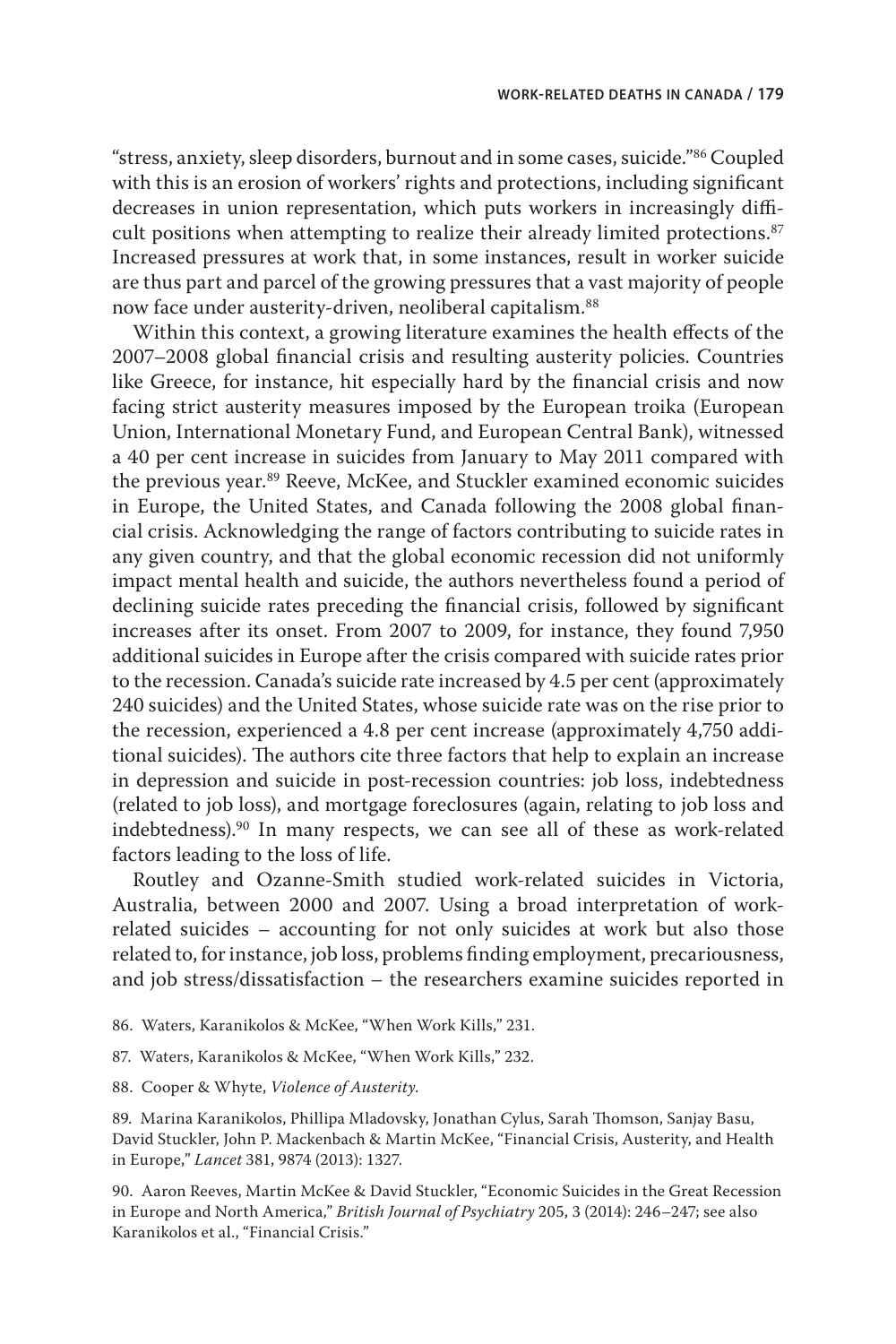the Victorian Work Related Fatality Database. They found 643 work-related suicides, representing 17 per cent of the 3,775 suicides reported during the seven-year period included in their study.<sup>91</sup> Meanwhile, in the United States there were 1,719 suicides in the workplace between 2003 and 2010; during the same period, 270,500 people "died by suicide outside of the workplace."92 Those working in law enforcement or farming, medical professionals, and soldiers were at higher risk of suicide compared with other occupations.<sup>93</sup> While researchers were unable to ascertain if workplace suicides were "motivated by work-related exposures or factors," they nevertheless raised important questions regarding the increasingly blurred lines between work and home life and the need for employers to address the myriad mental health issues that workers routinely experience.<sup>94</sup> In many instances workers do not want to report their mental health issues to employers, owing to the overall stigma of mental illness in society and related concerns of losing their jobs.<sup>95</sup>

Overall, there is growing recognition that conditions at work significantly contribute to workers' deteriorating mental health. At the very least, stressful working conditions add to the already heavy burden that many people face as they struggle to keep up with the demands of modern capitalism. If we work from the conservative premise that roughly 10 per cent $96$  of all suicides are work related, we find approximately 400 work-related suicides in Canada each year. We arrive at this number by calculating the average number of suicides in Canada from 2009 to 2013. During this period there were 19,717 suicides, or an average of 3,943 suicides per year. $97$  In their research on suicides in France, Waters, Karanikolos, and McKee note that one out of every five suicides (or 20 per cent) reported in that country are considered work related.<sup>98</sup> Using this as

91. Virginia H. Routley & Joan Ozanne-Smith, "Work-Related Suicide in Victoria, Australia: A Broad Perspective," *International Journal of Injury Control and Safety Promotion* 19, 2 (2012): 131–134.

92. Hope M. Tiesman, Srinivas Konda, Dan Hartley, Cammie C. Menendez, Marilyn Ridenour & Scott Hendricks, "Suicides in US Workplaces, 2003–2010: A Comparison with Non-Workplace Suicides," *American Journal of Preventive Medicine* 48, 6 (2015): 674–682.

93. Lindsay Holmes, "Workplace Suicides on the Rise, According to New Study," *Huffington Post*, 17 March 2015, http://www.huffingtonpost.ca/entry/workplace-suicide-rates\_n\_6879046.

94. Tiesman et al., "Suicides in US Workplaces."

95. Holmes, "Workplace Suicides."

96. Given that research on this topic is still in its infancy, we arbitrarily chose 10 per cent as a low estimate simply to demonstrate the potential number of work-related suicides. This is a low (i.e. conservative) estimate compared with the limited research on the topic, which we cite below.

97. Statistics Canada, "Deaths and Age-Specific Mortality Rates, by Selected Grouped Causes," table 13-10-0392-01, cansim (database), accessed 15 June 2018, https://www.statcan.gc.ca/ tables-tableaux/sum-som/l01/cst01/hlth66d-eng.htm.

98. Waters, Karanikolos & McKee, "When Work Kills."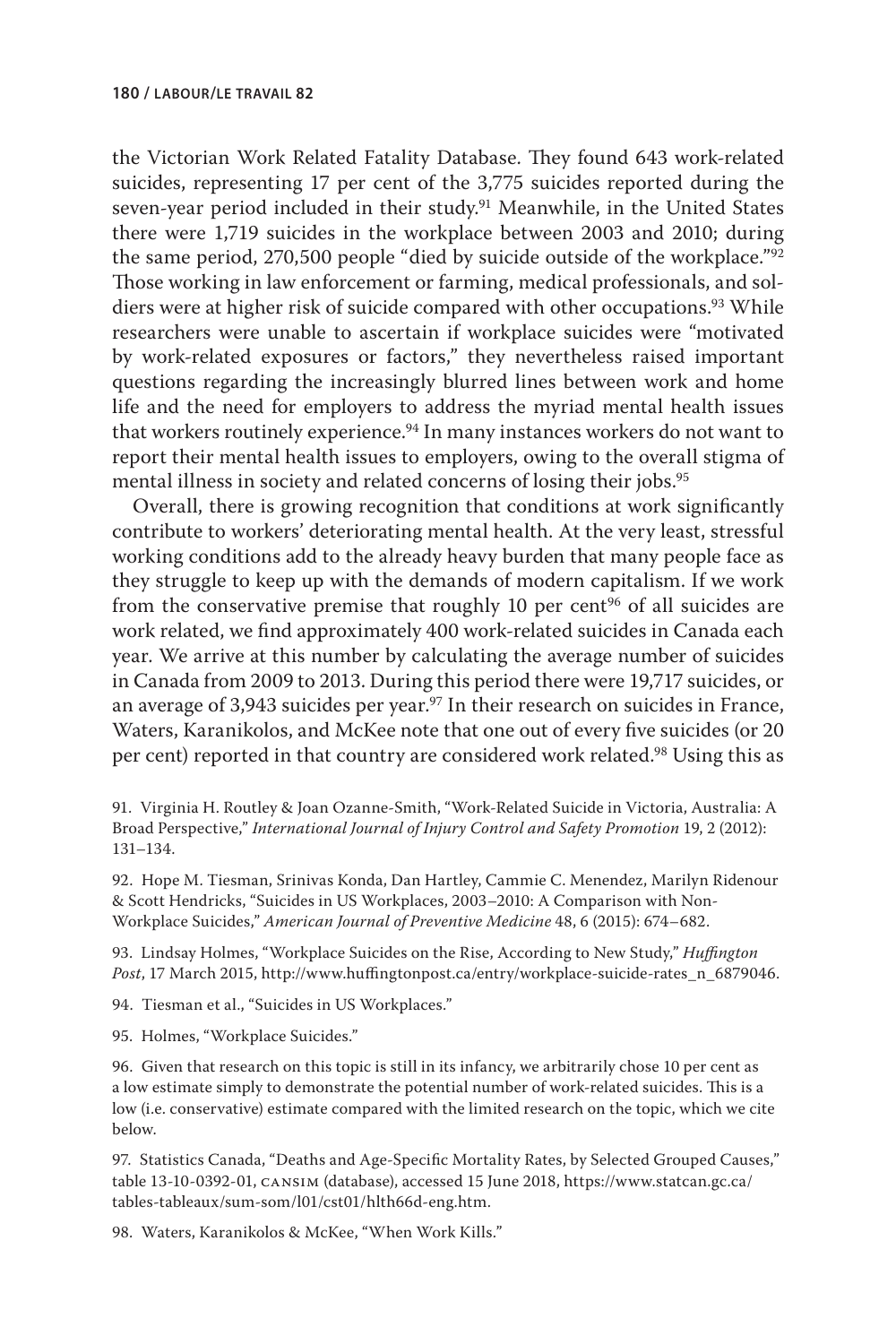a starting point, our Canadian data would change to 789 work-related suicides. A more conservative estimate of 670 work-related suicides results from using the 17 per cent standard set by Routley and Ozanne-Smith in their study of work-related suicides in Australia.99 Overall, then, we submit that 400 to 789 suicides annually in Canada are *potentially* work related.

## *Occupational Cancers*

It is common knowledge in the occupational health and safety (ohs) literature that there are untold cancer-related deaths from occupational exposures. It is also common knowledge that many and ongoing challenges exist with establishing links between working environments and cancer. In addition to the long latency periods between occupational exposures and a cancer diagnosis (which results in many workers and medical professionals not linking a cancer to work exposures), there is a paucity of comprehensive research on this important issue.100 The aforementioned work by the ocrc is thus vital in providing a better sense of the nature and extent of the links between cancer and work. In the interim, we are left with general estimates of the number of work-related cancer deaths. Below, we consider estimates relating to deaths caused by mesothelioma and to other cancer-related deaths from occupational exposures.

Mesothelioma is an aggressive cancer of the protective lining of many internal organs, primarily the lungs.101 Its primary cause is the inhalation of asbestos dust and fibres in the workplace. It is "almost always fatal."102 For men, the majority (80 to 90 per cent) of mesothelioma cases are work related, while for women, only 20 to 30 per cent of cases fall into official work-related categories. Most mesothelioma claims submitted for compensation are accepted, although claim rates have been historically low.103 Kirkham et al. suggest that low compensation rates are the result of several reporting factors, including older patients who might not make the connection between their cancer and previous work experiences.104 Complicating the situation is that current asbestos-related illnesses are associated with exposures that occurred decades earlier.105 In addition, some doctors may not ask a patient about their

99. Routley & Ozanne-Smith, "Work-Related Suicide."

100. Tombs & Whyte, *Safety Crimes*.

101. Canadian Cancer Society, "What Is Mesothelioma?," accessed 15 June 2018, http://www. cancer.ca/en/cancer-information/cancer-type/mesothelioma/mesothelioma/.

102. Tracy Kirkham, Mieke W. Koehoorn, Christopher B. McLeod & Paul A. Demers, "Surveillance of Mesothelioma and Workers' Compensation in British Columbia, Canada," *Occupational and Environmental Medicine* 68, 1 (2011): 30.

103. Kirkham et al., "Surveillance of Mesothelioma."

104. Kirkham et al., "Surveillance of Mesothelioma," 32–33.

105. carex Canada, "Preventing the Burden of Occupational Cancer in Canada: Stakeholder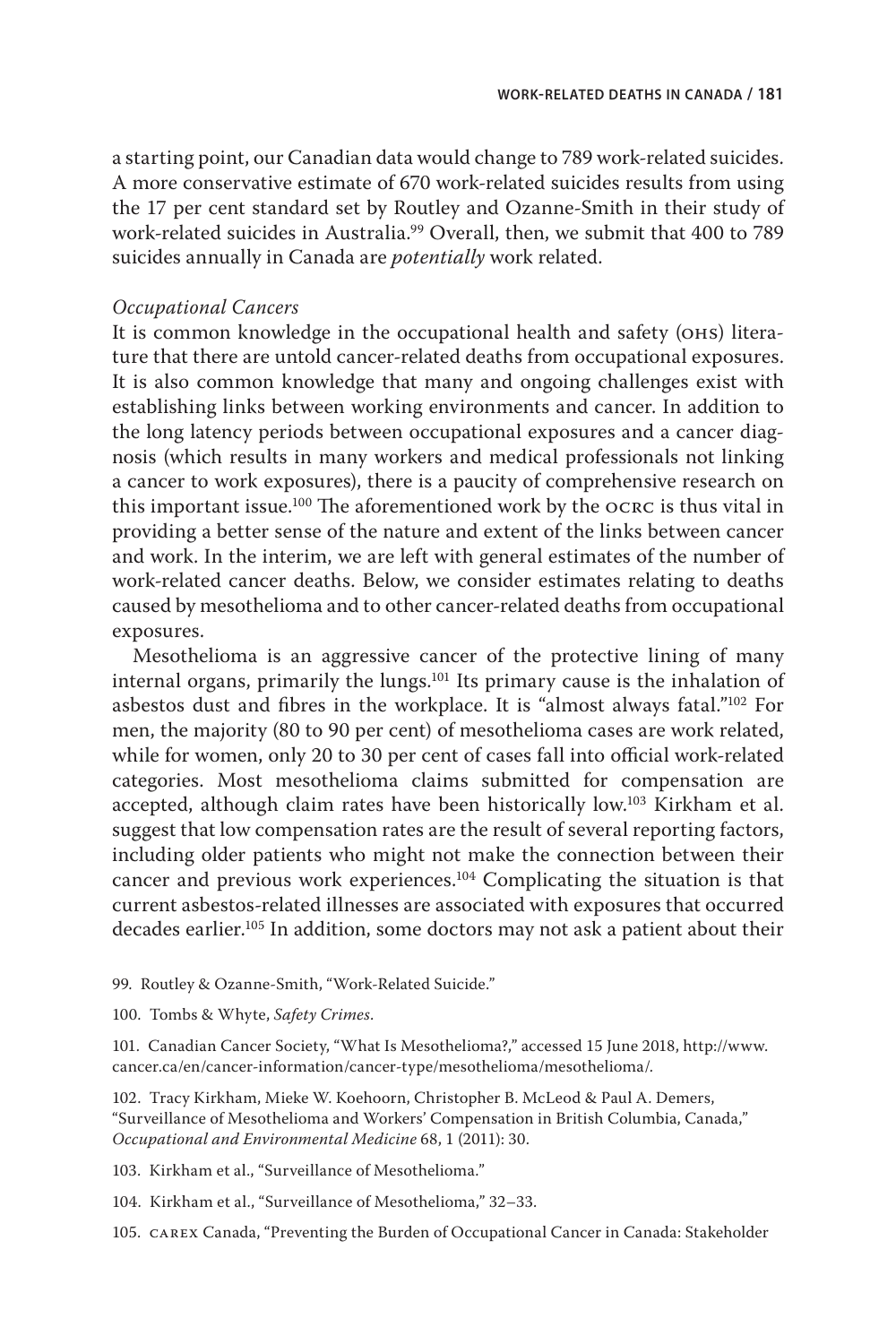work history – especially in cases involving women, given that mesothelioma is most often associated with male-dominated professions.<sup>106</sup> For the purposes of this article, however, we assume that all cases of mesothelioma are work related. In particular, many of the "non-workers" exposed to asbestos were family members of workers who unwittingly brought the deadly substance home in their hair or on their clothes.<sup>107</sup> Given that many of these victims were women working in the home to support their husbands/partners who worked outside the home, we argue that there is little moral basis for excluding these cases because they are a by-product of interrelated (inside and outside the home) working environments.108

carex Canada estimates that approximately 152,000 Canadians are exposed to asbestos in the workplace.<sup>109</sup> Recent StatCan figures indicate that the numbers of cases and deaths from mesothelioma continue to rise and do not appear to be waning.110 In 2013, according to the Canadian Cancer Society, 595 Canadians were diagnosed with mesothelioma and 485 Canadians died from the disease.<sup>111</sup> Preliminary results from the OCRC show approximately 430 annual cases of mesothelioma (as well as 1,900 cases of lung cancer) attributable to occupational exposure.112 However, many deaths from occupational diseases such as asbestosis are not included in the AWCBC data.<sup>113</sup> Using the Canadian Cancer Society's 2013 figures, which cohere with our broad definition of work-related mesothelioma, we conclude that approximately 485 mesothelioma deaths occur annually.

106. Kirkham et al., "Surveillance of Mesothelioma," 32–33.

107. Davis, *Secret History*; Kirkham et al., "Surveillance of Mesothelioma."

108. Owing to data limitations we were unable to determine the number of mesothelioma exposures that occurred outside of a legally constituted working scenario (e.g. someone who comes into contact with asbestos when renovating a home). We expect, however, that even if some of these cases are included in the data we use, the overwhelming majority of cases are those of workers and their family members and therefore do not detract significantly from our assertion that official statistics underestimate the number of mesothelioma-related deaths.

109. carex Canada, "Asbestos," last modified June 2018, http://www.carexcanada.ca/en/ asbestos/#occupational\_exposures.

110. Kirkham et al., "Surveillance of Mesothelioma"; Sheryl Ubelacker, "Asbestos-Linked Cancer on the Rise: Statscan," *Globe & Mail*, 21 January 2016, http://www.theglobeandmail. com/news/national/asbestos-linked-cancer-on-the-rise-statscan/article28306005/.

111. Canadian Cancer Society, "Mesothelioma Statistics," accessed 15 June 2018, http://www. cancer.ca/en/cancer-information/cancer-type/mesothelioma/statistics/.

112. In 2013, the Canadian Cancer Society reported 485 deaths caused by mesothelioma. Canadian Cancer Society, "Mesothelioma Statistics."

113. Deane, "Injury and Fatality Facts."

Symposium Report," 31 March 2016, http://www.carexcanada.ca/Burden\_of\_Occupational\_ Cancer\_Symposium\_Mar-31-2016\_Final\_Report.pdf.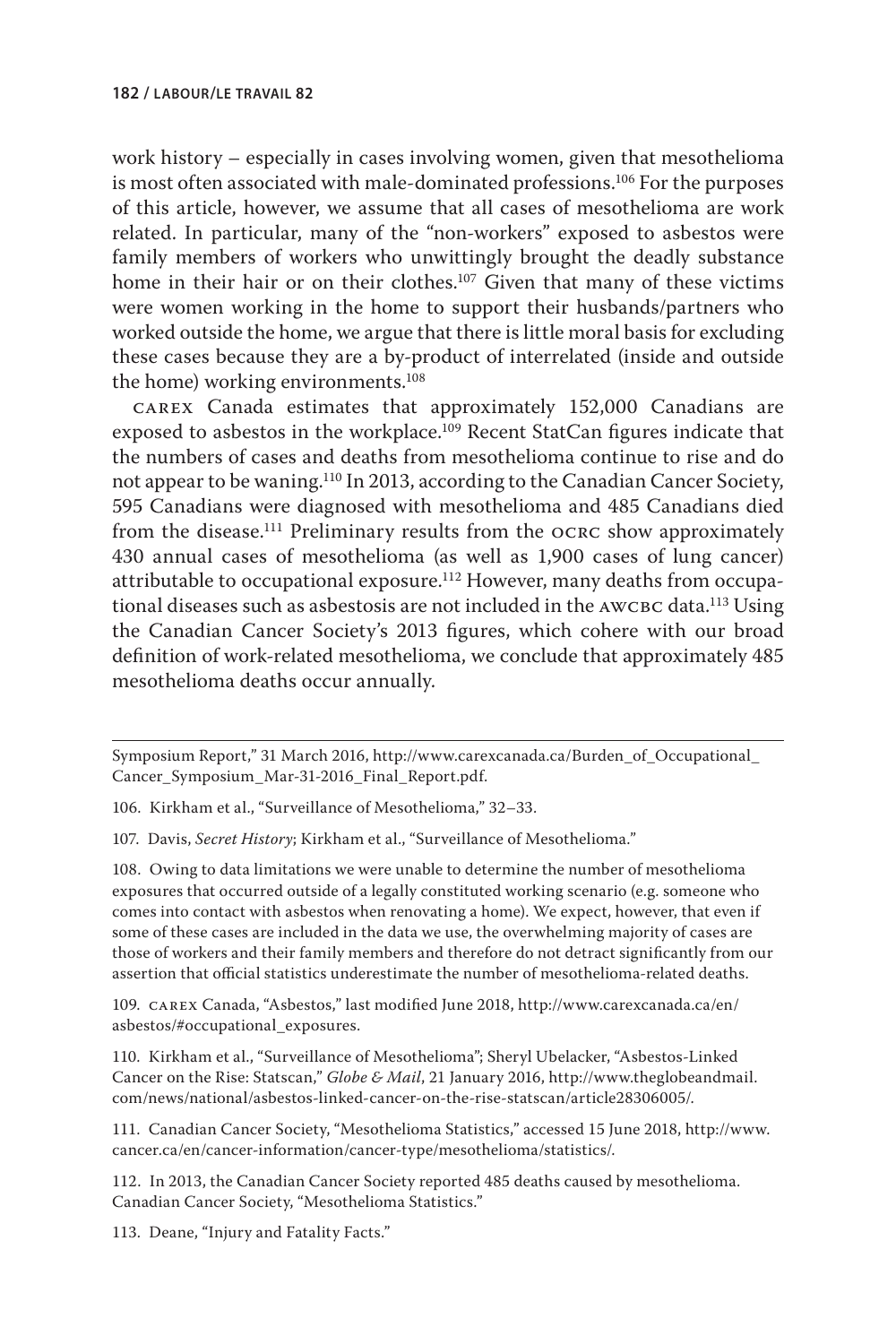In addition to mesothelioma deaths, we also sought estimates of the total number of cancer deaths caused by occupational exposure.<sup>114</sup> For instance, the Workers' Health and Safety Centre points to estimates that between 8 and 16 per cent of all cancers are work related.115 Meanwhile, a report by Alberta Health Services estimates that 3 to 11 per cent of all cancer deaths may be caused by occupational exposures.116 In the United Kingdom, the hse uses AFs to estimate that  $5.3$  per cent  $(8,010)$  of all cancer deaths in Britain are work related.117 However, O'Neill, Pickvance, and Watterson have criticized the hse's narrow method of calculating work-related cancer deaths, arguing that cancer-related fatality rates are much higher than what is officially recorded.<sup>118</sup>

There are two general ways of estimating the number of work-related cancer deaths. The first attempts to evaluate actual exposure to carcinogens in the local population, using four steps: evaluating the proportion of the population that is likely exposed to hazardous agents in the workplace; obtaining estimates of absolute or relative risk for cancer associated with potential exposure levels; generating an "attributable fraction"  $(AF)$  – the proportion of cancer cases that can be linked with occupational exposure; and applying the AF to local cancer rates to generate the number of occupational cancers.<sup>119</sup> This represents the "gold standard" for occupational cancer studies. The second approach uses attributable fractions that have been developed in previous occupational cancer studies instead of generating new afs through population-specific examinations. The AFs of one location are applied to cancer rates in another. Both approaches have their merits, and both are reliable, albeit to

114. We separated all other cancer deaths from mesothelioma deaths based on reports that the latter cases are not included in official tallies of cancer deaths in Canada, as per the Canadian Cancer Society website ("Cancer Statistics at a Glance," accessed 22 August 2018, http://www. cancer.ca/en/cancer-information/cancer-101/cancer-statistics-at-a-glance/) and personal correspondence with a representative from the Canadian Cancer Society (19 December 2017). This is further supported by the fact that the classification "type" number for mesothelioma (9050–9055) is not included in the types of malignant neoplasms recorded by Statistics Canada.

115. Workers' Health and Safety Centre, "Work-Related Injuries, Illnesses and Death Are Alarmingly Underreported," 26 April 2013, https://www.whsc.on.ca/What-s-new/ News-Archive/Work-related-injuries-illnesses-and-death-are-ala.

116. M. R. Orenstein, T. Dall, P. Curley, J. Chen, A. L. Tamburrini & J. Petersen, *The Economic Burden of Occupational Cancers in Alberta* (Calgary: Alberta Health Services, 2010), 7, https://www.albertahealthservices.ca/poph/hi-poph-surv-phids-economic-burden-occupcancer-2010.pdf.

117. Lesley Rushton, Sanjeev Bagga, Ruth Bevan, Terry Brown, John Cherrie, Phil Holmes, Lea Fortunato, et al. *The Burden of Occupational Cancer in Great Britain: Overview Report* (London: Health and Safety Executive, 2012), http://www.hse.gov.uk/research/rrpdf/rr931.pdf.

118. O'Neill, Pickvance & Watterson, "Burying the Evidence."

119. Orenstein et al., *Occupational Cancers in Alberta*, 27–28; Steenland et al., "Dying for Work."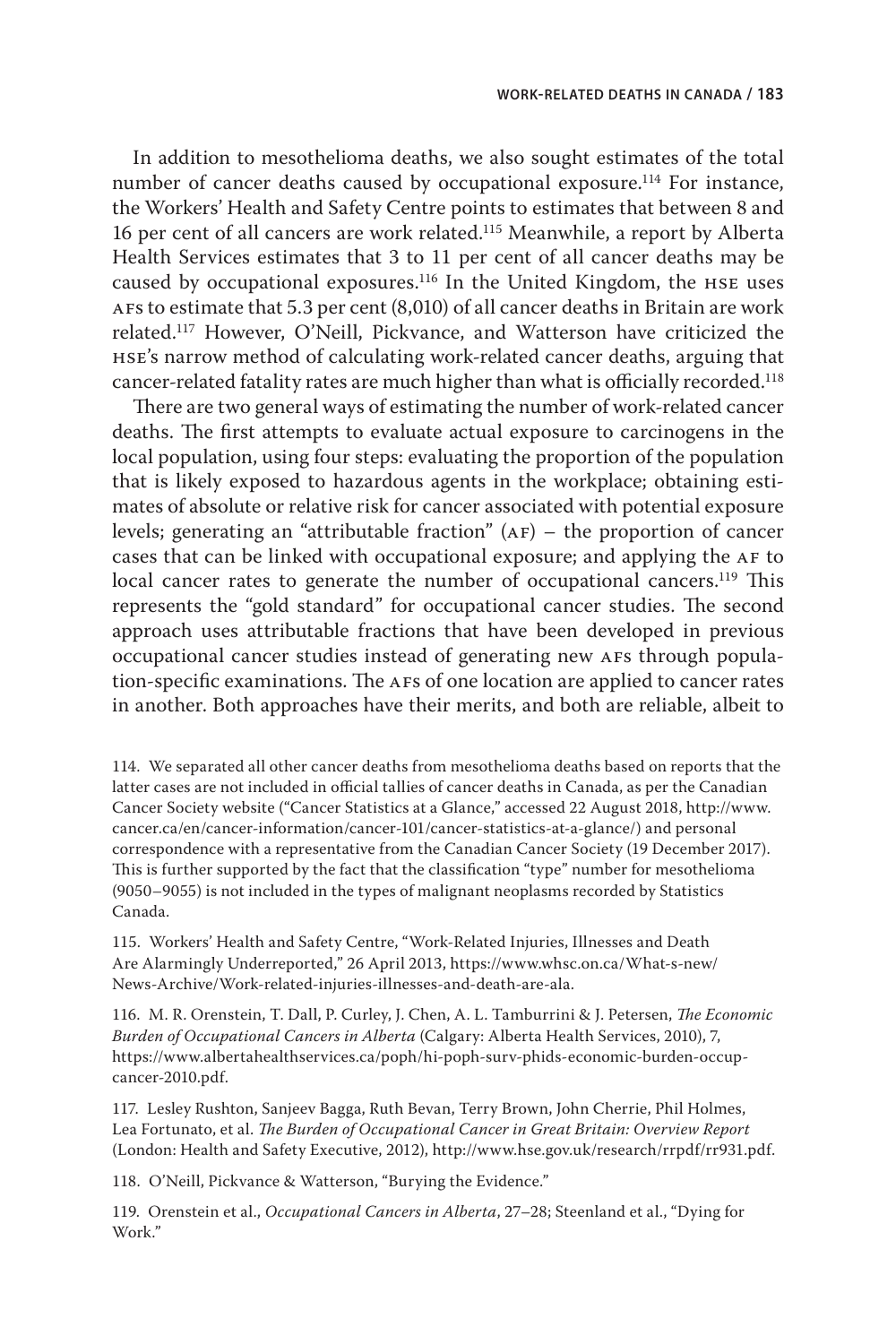different degrees.<sup>120</sup> Owing to the limits of available data sources, we employ the second approach, using afs identified in previous occupational cancer studies and applying these to cancer rates in Canada.<sup>121</sup> While this second option is less labour intensive, we also recognize that it is less specific than the first option given that exposure conditions can vary significantly over time, in different locations, and due to different regulatory circumstances.<sup>122</sup>

We used a range of estimates generated via previous studies, including a low-end estimate, a high-end estimate, and an average. According to a report by Alberta Health Services, the best estimate is generated by taking an average of all afs for any given cancer site.123 Even though the Alberta study focuses on the economic burden of occupational cancer and not the fatality rate, it nevertheless claims that an estimated 263 cancer deaths per year result from occupational exposure in Alberta alone.124 The study's average estimate was that 5.5 per cent of all cancer deaths are caused by work, with a high-end estimate of 8 per cent. This compares to a range of 8 to 16 per cent reported by the Workers' Health and Safety Centre. To get a sense of the potential range of work-related cancer deaths in Canada, we compared different AFs with cancer mortality data produced by StatCan. We found just over 75,000 cancer deaths in 2013, with a five-year (2009 to 2013) average of 74,492 deaths.125 Using the 8 per cent estimate, this results in 5,959 work-related cancer deaths, and using the 16 per cent estimate results in 11,919 fatalities. If we take the midpoint of this estimate (12 per cent), we calculate 8,939 work-related cancer deaths. Overall, we found a range of 5,959 to 11,919 cancer deaths annually that *might*  be work related.

## *Occupational Disease: Chronic Obstructive Pulmonary Disease*

In addition to cancer-related deaths are the countless diseases that produce untold work-related fatalities. Heart disease from years of exposure to stressful working conditions, asthma caused by occupational exposures, and COPD are just a few examples of the diseases that many workers routinely contract because of their work environments. Given the paucity of data sources regarding occupational diseases, we focused on just one category that has garnered some attention in the research: work-related deaths caused by COPD. According

- 120. Orenstein et al., *Occupational Cancers in Alberta*, 27–28.
- 121. Orenstein et al., *Occupational Cancers in Alberta*, 27–28.
- 122. Orenstein et al., *Occupational Cancers in Alberta*.
- 123. Orenstein et al., *Occupational Cancers in Alberta*, 26.
- 124. Orenstein et al., *Occupational Cancers in Alberta*, 30.

125. Statistics Canada, "Deaths and Mortality Rates (Age Standardizing Using 1991 Population), by Selected Grouped Causes [Archived]," table 13-10-0393-01, cansim (database), accessed 15 June 2018, http://www5.statcan.gc.ca/cansim/a26?lang=eng&retrLang=eng&id=10 20552&&pattern=&stByVal=1&p1=1&p2=37&tabMode=dataTable&csid.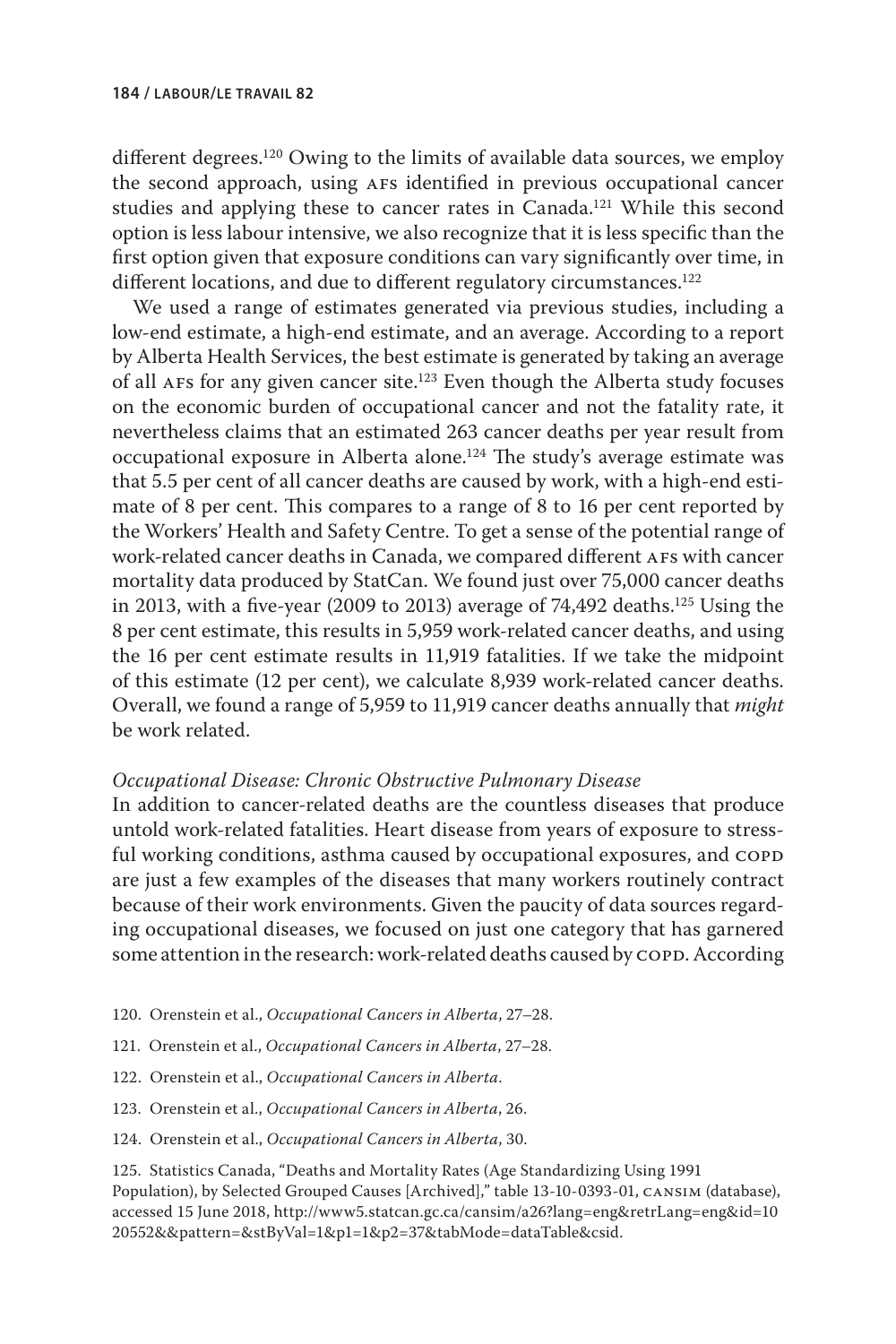to Steenland et al., COPD – which "encompasses several conditions, including chronic bronchitis, emphysema, and chronic airway obstruction" – has clear links to "occupational exposure."126 Palmer argues that 15 to 20 per cent of all copd deaths are work related, while Steenland et al. put the estimate at 14 per cent.127 Relying on a 15 to 20 per cent range, we looked at Canadian morality data on COPD to estimate the number of these deaths that might be work related. While the AWCBC does not provide data on COPD deaths specifically, according to its 2016 data, 58 per cent of accepted fatality claims involving work-related diseases of the respiratory system were suffered by workers in the trades, transport, and equipment operator occupations.128

StatCan reports that, in 2011, COPD accounted for 4.4 per cent of all deaths in those aged 40 and older.<sup>129</sup> Looking at Canada's overall mortality data for 2011, we found 234,357 deaths of men and women aged 40 and older.<sup>130</sup> Using this baseline, we determined that, of these deaths, 10,312 were from COPD. Based on the 2011 data, this would mean a range of work-related COPD deaths of 1,547 (based on 15 per cent of the  $10,312$  total copp deaths) to 2,062 (based on 20 per cent).

A controversial aspect of COPD deaths is the effect of smoking. That is, is someone's death caused by their smoking as opposed to working conditions, or both, with smoking cited as the primary cause based on a more individualistic model of cause of death (i.e. ignoring the synergistic elements that would also include occupational exposures)? StatCan estimates that 80 to 90 per cent of COPD deaths are caused by smoking, with the remaining deaths related to "exposure to dusts, gasses, fumes and vapours at work; exposure to second hand smoke; exposure to air pollution such as wood smoke and trafficrelated pollutants; frequent lung infections as a child; and genetic factors."131 If we eliminate StatCan's estimate that 80 per cent of COPD deaths are caused by smoking, we are left with 2,063 copp deaths (10,312 minus 80 per cent or 8,250 smoking-related deaths). This is almost exactly the same number of fatalities based on the 20 per cent estimate cited above. We thus submit that just over 2,000 COPD deaths annually are a result of occupational exposures.

126. Steenland et al., "Dying for Work," 465.

127. Palmer, "Work Related Deaths"; Steenland et al., "Dying for Work."

128. AWCBC, National Work Injury, Disease and Fatality Statistics, 2014-2016, accessed 15 June 2018, http://awcbc.org/?page\_id=89.

129. Shirley Bryan & Tanya Navaneelan, "Deaths from Chronic Obstructive Pulmonary Disease in Canada, 1950 to 2011," Statistics Canada – Catalogue no.82-624-X (Ottawa: Minister of Industry, November 2015), http://www.statcan.gc.ca/pub/82-624-x/2015001/ article/14246-eng.htm#a2.

130. Statistics Canada, "Table 051-0001: Estimates of Population, by Age Group and Sex, for July 1 Canada, Provinces and Territories, Annual," cansim (database), accessed 15 December 2017.

131. Bryan & Navaneelan, "Deaths from Chronic Obstructive Pulmonary Disease."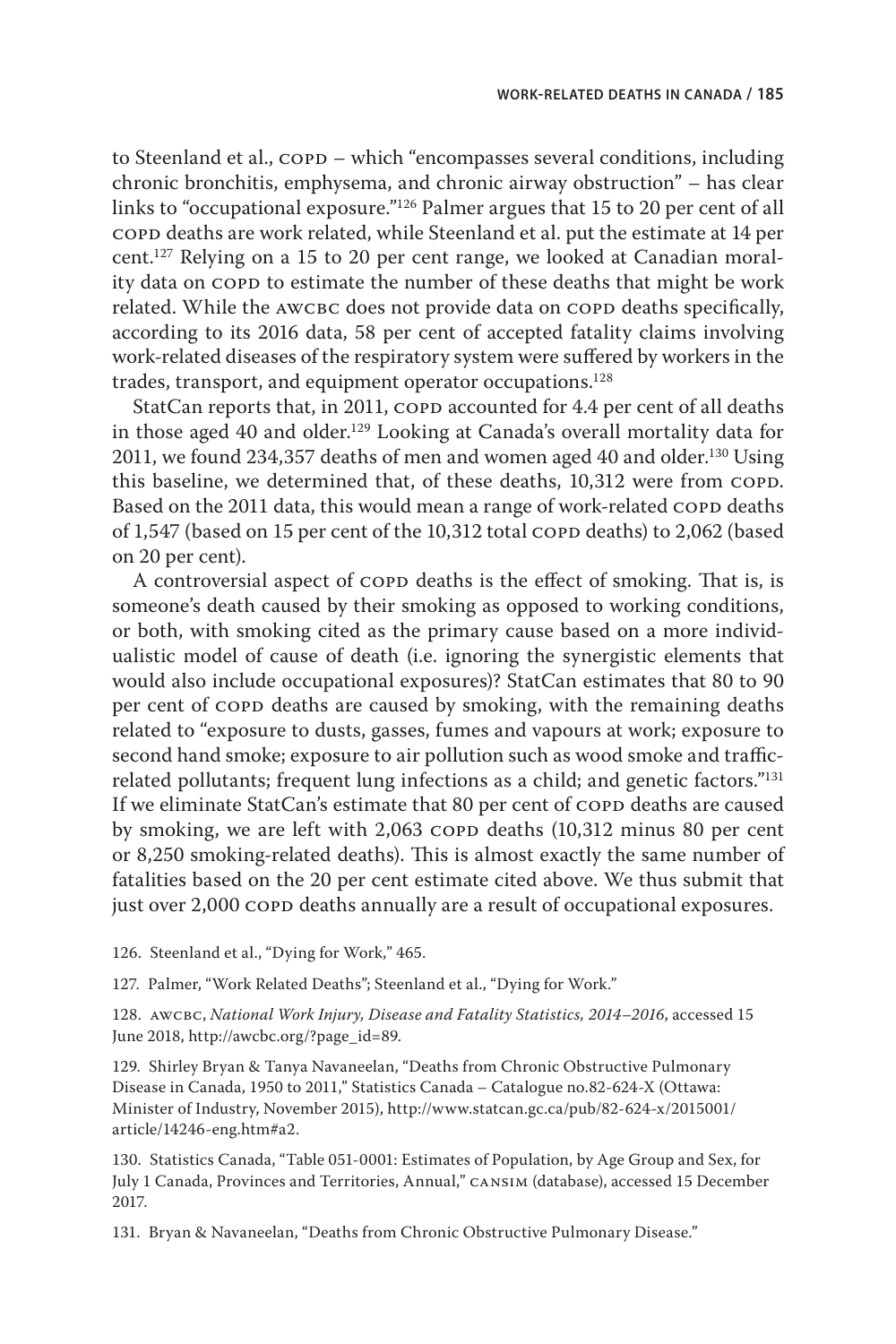# **Conclusion: The Systematic Underreporting of Work-Related Deaths**

THIS ARTICLE CRITICALLY EXAMINED official reporting of work-related fatalities in Canada. Our primary concern was that the AWCBC's annual reporting of workplace fatalities is not a source of information about the *actual*  number of workers who die because of a work-related injury or illness/disease. Instead, it represents a system of counting the number of fatalities accepted for compensation by provincial/territorial wcbs. As such, the AWCBC's data are necessarily incomplete, therein underestimating the nature and extent of deaths at or from work. Our goal, therefore, is to demonstrate the social production of data in relation to workplace fatalities. We argue that what is counted matters because the data not only shape the perceived seriousness of the matter, but also set the parameters of relevant legal and policy debates and decisions.

Relying on a range of data sources, and adopting a broad definition of what constitutes a work-related fatality, we generated a revised estimate of the number of annual work-related fatalities. Based on our analysis, we estimate that the number of annual work-related fatalities in Canada is *at least* ten to thirteen times higher than the approximately 900 to 1,000 annual average fatalities reported by the awcbc. This makes work-related fatalities one of the leading causes of death in this country.132 Unfortunately, as previously noted, our estimate is necessarily constrained by the paucity of data and the limited research in the field. Also limiting our findings is the fact that we were unable to compare data across a single year, making it impossible to reconstruct official workplace fatality data for a specific period. Nevertheless, given ongoing research on the links between cancer and occupational exposures (notably the work currently being completed by the ocrc), and that our estimates of occupational-disease deaths only include data concerning COPD, there is good reason to believe that the number of work-related deaths is far greater than what we found.

Our conclusions will not surprise anyone researching ohs issues; there is broad recognition across the literature and within the union/labour movement that many more people die each year from a work-related incident or illness than what is officially recorded. However, our work in this article is only a starting point. At the very least, we hope to expose the systematic underestimation of work-related fatalities in Canada, a problem that only reinforces the historic belief that people are injured or sickened at work in limited (accidental) circumstances. From our perspective, this is a serious matter that requires further and immediate scrutiny.

<sup>132.</sup> See Statistics Canada, "Leading Causes of Death, Total Population, by Age Group," table 13-10-0394-01, cansim (database), accessed 15 December 2017, http://www.statcan.gc.ca/ tables-tableaux/sum-som/l01/cst01/hlth36a-eng.htm.